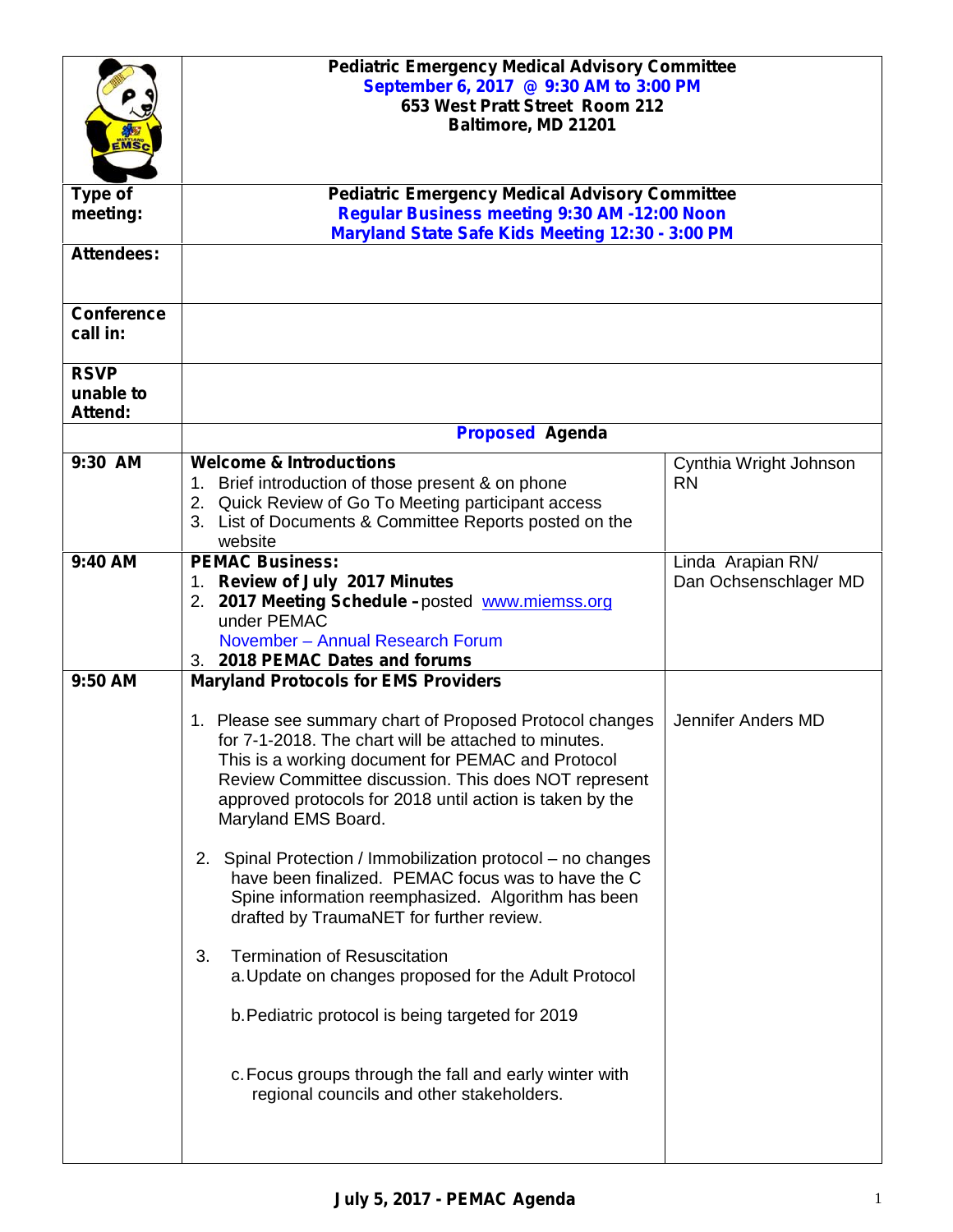| 10:15 AM | Update on 2017 EMSC Performance Measures -                                                                                                                                                                                                                                                                                          | Cyndy Wright Johnson              |
|----------|-------------------------------------------------------------------------------------------------------------------------------------------------------------------------------------------------------------------------------------------------------------------------------------------------------------------------------------|-----------------------------------|
|          | <b>EMSC 01- Submission of NEMSIS 3.x data - eMEDS</b><br>steering committee continues to meet regularly.                                                                                                                                                                                                                            | <b>RN</b>                         |
|          | 2017 EMS Agency Survey - Maryland achieved 100%<br>participation                                                                                                                                                                                                                                                                    |                                   |
|          | <b>EMSC 02 - Pediatric Care Coordinate Coordinator</b><br>for EMS Agencies                                                                                                                                                                                                                                                          |                                   |
|          | <b>47 EMSC 03 - Pediatric Equipment Use &amp; Education</b>                                                                                                                                                                                                                                                                         | Cyndy Wright Johnson<br><b>RN</b> |
|          | <b>EMSC PM 04 - Pediatric Readiness</b><br>1. Pediatric Education for hospitals:<br>a. APLS Hybrid Courses for 2017- please see handout<br>for dates for July-December 2017.<br>b. ENPC Course - www.ena.org<br>c. STABLE courses offered regionally by NICUs                                                                       |                                   |
|          | d. CPEN Review course will be June 29 & 30 at PRMC<br>e. FEMA Pediatric Disaster MGT 439 course -<br>potentially in 2018                                                                                                                                                                                                            | Cyndy Wright Johnson<br><b>RN</b> |
|          | <b>EMSC PM 75 - Pediatric Trauma Centers</b> - Maryland has<br>met this measure and continues to work with both pediatric<br>trauma and burns centers through QI, Education and<br>Prevention programs.                                                                                                                             |                                   |
|          | <b>NEW:</b> Johns Hopkins Children's Center is leading a five<br>hospital consortium for Pediatric PI in trauma and burns.                                                                                                                                                                                                          | Dylan Stewart MD                  |
|          | <b>EMSC PM 76 &amp; 77:Interfacility &amp; Special Consults</b><br>1. Pediatric Base Station Courses: 2017<br>2017 Courses: (9A -12Noon basic course + 1-2 hours for<br>➤<br>hospital focused discussions)<br>September 7th 2017 @ MIEMSS (NEW location<br>$\left  \overline{1} \right $<br>and date)<br>2018 – Four or two courses | Cyndy Wright Johnson<br><b>RN</b> |
|          | <b>EMSC PM 78 - EMS Education</b>                                                                                                                                                                                                                                                                                                   | Danielle Joy RN NRP               |
|          | 1. Hot Topics for 2018 Conferences - group input needed<br>please complete the written survey today (Handout)                                                                                                                                                                                                                       |                                   |
|          | 2. BLS Committee                                                                                                                                                                                                                                                                                                                    | <b>Richard High EMT</b>           |
|          | 3. ALS Committee                                                                                                                                                                                                                                                                                                                    | Judy Micheliche NRP               |
| 10:45 AM | <b>Family Centered Care Sub Committee</b><br>1. Right Care Awards - Awards presented May 24, 2017.                                                                                                                                                                                                                                  | Mary Ellen Wilson RN              |
|          | 2. Emergency Ready Family" project update                                                                                                                                                                                                                                                                                           |                                   |
|          | 3. MSFA Convention Risk Watch/ Safe Kids FAN update                                                                                                                                                                                                                                                                                 |                                   |
|          | 4. EMSC National FAN update - the new EIIC for EMSC<br>has launched a new website:<br>https://emscimprovement.center/search/?q=Family+Advis<br>ory+Network                                                                                                                                                                          |                                   |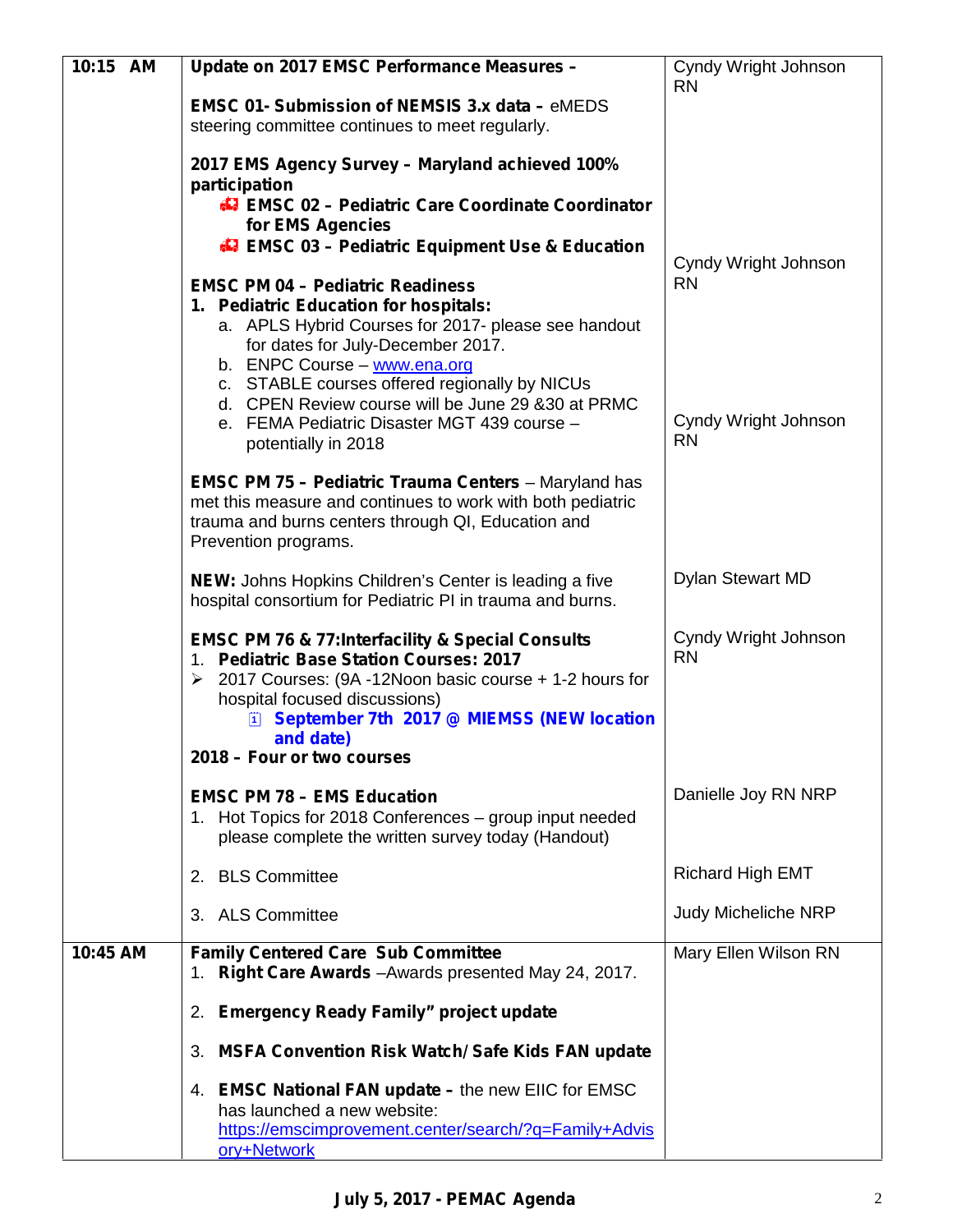| 11:00 AM | <b>Maryland Organizations &amp; Committees</b>                                                                                                                                                                                                                      |                                                        |
|----------|---------------------------------------------------------------------------------------------------------------------------------------------------------------------------------------------------------------------------------------------------------------------|--------------------------------------------------------|
|          | <b>AAP Updates</b><br>$\triangleright$ Maryland update - COPEM & COVIPP                                                                                                                                                                                             | <b>Rich Lichenstein MD</b>                             |
|          |                                                                                                                                                                                                                                                                     |                                                        |
|          | $\triangleright$ National update – COPEM: <i>input on Emergency</i><br><b>Information Form /Format needed</b>                                                                                                                                                       | Cyndy Wright Johnson<br><b>RN</b>                      |
|          | <b>ACEP Updates - new website &amp; management</b><br>www.mdacep.org<br>$\triangleright$ Maryland update - EMS Committee<br>> Maryland's NEW - Pediatric Committee<br>> National Updates                                                                            | Kathy Brown MD                                         |
|          | ENA Updates - www.mdena.org (NEW website live)<br>$\triangleright$ State report<br>$\triangleright$ Local updates<br>> Maryland ENA Regional Conferences (www.mdena.org)<br>$\triangleright$ ENA by the Bay May 2017 -STABLE Course feedback                        | Barbara Ayd RN                                         |
|          | <b>SCHOOL HEALTH Updates</b><br>$\triangleright$ School Health committee(s) update<br>> School Emergency Health Guidelines                                                                                                                                          | Laurel Moody RN                                        |
|          | $\blacktriangleright$                                                                                                                                                                                                                                               | Liz Berg RN                                            |
|          | <b>Critical Care Updates</b>                                                                                                                                                                                                                                        | Charlotte Glicksman MD/<br>Jason Custer MD             |
|          | $\triangleright$ AACN<br>$\triangleright$ AAP                                                                                                                                                                                                                       |                                                        |
|          |                                                                                                                                                                                                                                                                     |                                                        |
|          | <b>Commercial Ambulance Service Advisory Committee</b><br>(CASAC @ MIEMSS)                                                                                                                                                                                          | <b>Jill Dannenfelser RN</b><br><b>Lisa Chervon NRP</b> |
|          | $\triangleright$ SCT subcommittee – workgroup on protocols                                                                                                                                                                                                          |                                                        |
|          | $\triangleright$ Neonatal subcommittee – work concluded for now                                                                                                                                                                                                     |                                                        |
|          | $\triangleright$ Obstetrical transports-workgroup of SCT                                                                                                                                                                                                            |                                                        |
|          | <b>Jurisdictional Affairs Committee (JAC @ MIEMSS)</b><br><b>BLS</b><br>ALS<br>➤                                                                                                                                                                                    | <b>Richard High EMT</b><br><b>Judy Micheliche NRP</b>  |
|          | Instructors<br>➤                                                                                                                                                                                                                                                    |                                                        |
| 11:15 AM | <b>Research and EVBG update</b><br>1. Ongoing Pediatric QIC & DART projects                                                                                                                                                                                         | Jen Anders MD                                          |
|          | Evaluation of protocols<br>$\checkmark$ 2016 – 2017 Sepsis – Jen Anders MD & Nick Wyns<br>$\checkmark$ Region 3 Seizure project - Rich Lichenstein MD<br>$\checkmark$ Pediatric RSI-Process and Outcome project<br>$\checkmark$ CPR and Cares Report for pediatrics |                                                        |
|          | 2. WB-CARN EMS partner in Prince George's County<br>$\checkmark$ Data Linkage Project<br>← Asthma Scoring Tool Project                                                                                                                                              | Kathy Brown MD                                         |
|          | 3. EMSC TI Grant updates<br>√ PDTree: An EMS Triage Tool for Pediatric<br><b>Destination Decision Making (J Anders MD)</b>                                                                                                                                          | Jen Anders MD                                          |
|          | 4. Other projects                                                                                                                                                                                                                                                   | Committee                                              |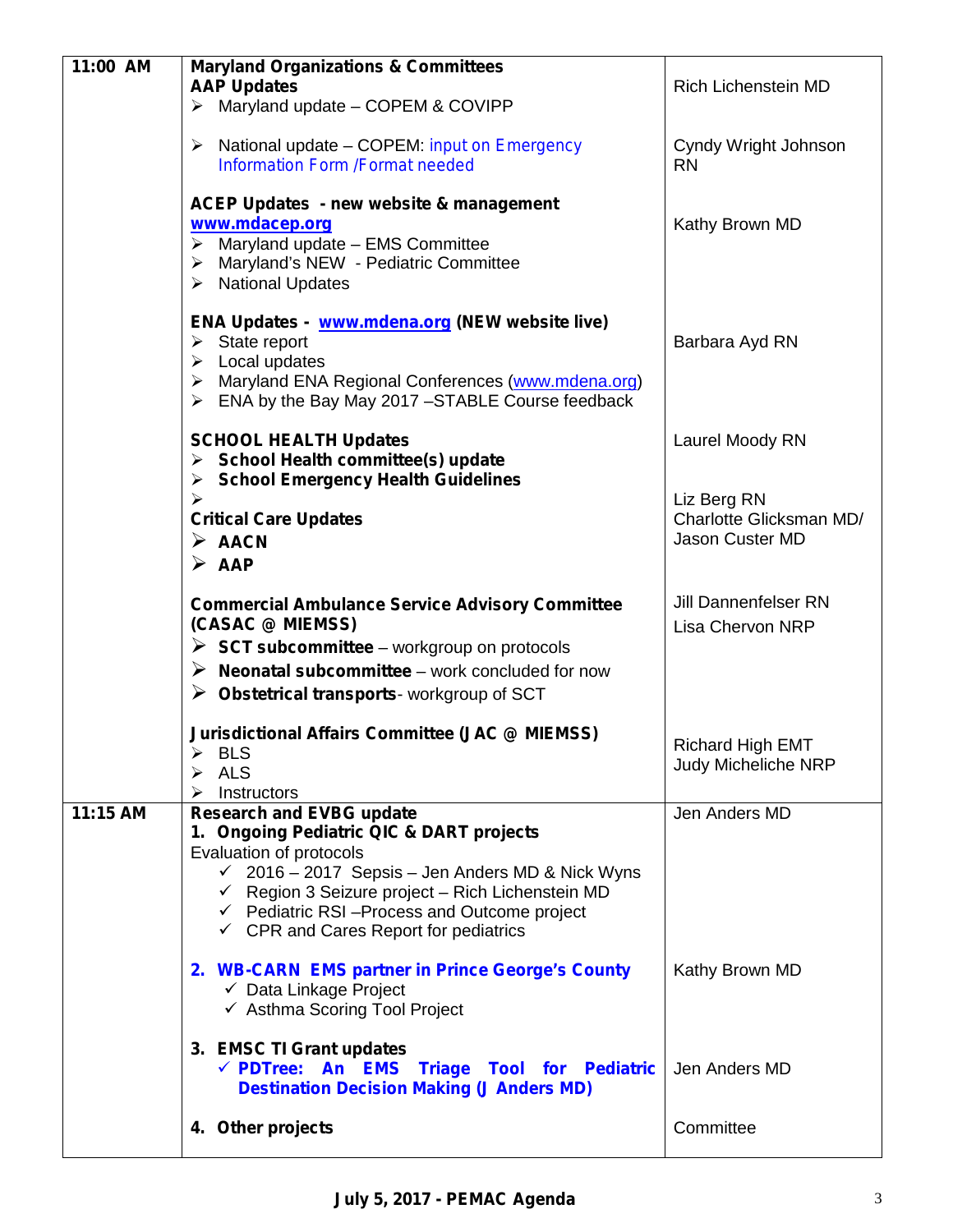| 12:00 Noon | <b>Networking Break</b>                                                                                | Committee                                          |
|------------|--------------------------------------------------------------------------------------------------------|----------------------------------------------------|
| 11:55      | <b>New Business</b>                                                                                    | Committee                                          |
| 11:50      |                                                                                                        | Committee                                          |
|            | Other Projects/ Programs<br><b>Old Business</b>                                                        |                                                    |
|            |                                                                                                        |                                                    |
|            | $\boxtimes$ Leadership and meetings for 2017<br>$\boxtimes$ June Conference – summary will be online   |                                                    |
|            | e. Partnership for Safer Maryland:                                                                     | Safermaryland.org                                  |
|            |                                                                                                        |                                                    |
|            | ∐Buckle Up initiative with NHTSA will be<br>operationalized in Maryland with a PSA                     |                                                    |
|            | $\vee$ Prevention updates @ ENA national website                                                       | www.mdena.org                                      |
|            | d. <b>ENA: IQSIP</b> – Institute for Quality, Safety and Injury                                        |                                                    |
|            | Maryland Risk Watch/ MSFA-2017 Convention<br>C.<br>summary and photos                                  | Cyndy Wright Johnson<br><b>RN</b>                  |
|            | $\triangledown$ Potential for new DOH grant for Safe Sleep training                                    |                                                    |
|            | $\triangledown$ New Maryland HSO grant - Bike Helmets and Safety                                       |                                                    |
|            | $\boxtimes$ SKWW PrevCon - July 2017 in Baltimore                                                      |                                                    |
|            | $\vee$ Maryland Safe Kids Meetings for 2017 are set – see<br>handout                                   | <b>RN</b>                                          |
|            | b. Safe Kids                                                                                           | Cyndy Wright Johnson                               |
|            | https://www.youtube.com/user/MarylandEMS                                                               |                                                    |
|            | "Don't Rush Your Child To The Next Car Seat Stage"                                                     |                                                    |
|            | $\triangledown$ CPS Week activities in planning<br><b>NEWEST PSA available for your social media:</b>  |                                                    |
|            | courses                                                                                                |                                                    |
|            | $\vee$ CPS Technician scholarship available for Fall                                                   |                                                    |
|            | $\triangledown$ CPS – Special Needs Course in July                                                     |                                                    |
|            | & EMS<br>$\vee$ Drowsy Driving – NEW project Fall 2017                                                 |                                                    |
|            | Outdoor Temperature Displays are located at<br>MIEMSS, Cecil County DES, Prince George Fire            |                                                    |
|            | $\triangledown$ CPS and heatstroke to children left in cars-Three                                      |                                                    |
|            | sent.                                                                                                  |                                                    |
|            | $\vee$ CPS Rapid Educational Response Kit – new<br>2017-2018 project is now available. Initial mailing | materials and information                          |
|            | <b>Highway Safety Office)</b>                                                                          | cps@miemss.org for                                 |
|            | <b>Please see Summaries from:</b><br>a. EMSC: CPS & OP Healthcare Project (Maryland DOT                | <b>Susanne Ogaitis Jones</b><br><b>MSPH CPST-I</b> |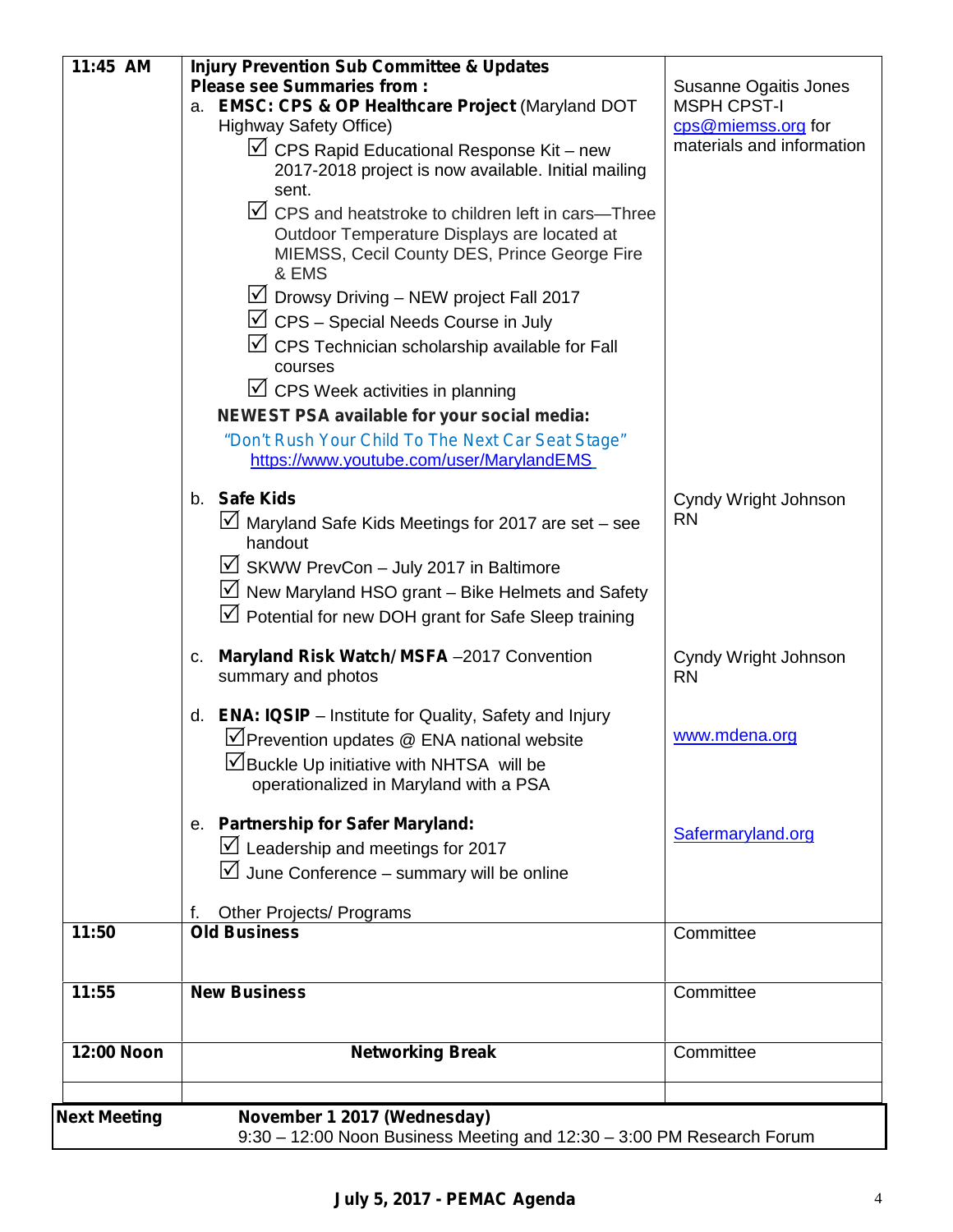|                                  | <b>Pediatric Emergency Medical Advisory Committee</b><br>September 6, 2017 @ 9:30 AM to 3:00 PM<br>653 West Pratt Street Room 212<br>Baltimore, MD 21201                                                                                                                                                                                                                                                                                                                                                                                                                                                                                                                                                                                                                                                                                                                                                                                                                                        |                                            |
|----------------------------------|-------------------------------------------------------------------------------------------------------------------------------------------------------------------------------------------------------------------------------------------------------------------------------------------------------------------------------------------------------------------------------------------------------------------------------------------------------------------------------------------------------------------------------------------------------------------------------------------------------------------------------------------------------------------------------------------------------------------------------------------------------------------------------------------------------------------------------------------------------------------------------------------------------------------------------------------------------------------------------------------------|--------------------------------------------|
| Type of<br>meeting:              | <b>Pediatric Emergency Medical Advisory Committee</b><br>Regular Business meeting 9:30 AM -12:00 Noon<br>Maryland State Safe Kids Meeting 12:30 - 3:00 PM                                                                                                                                                                                                                                                                                                                                                                                                                                                                                                                                                                                                                                                                                                                                                                                                                                       |                                            |
| <b>Attendees:</b>                | Robert Wack MD; Daniel Ochsenschlager MD; Karen O'Connell MD; Kathleen Brown MD;<br>Mary Ellen Wilson RN; Richard High Jr EMT; Dylan Stewart MD; Cathy Park RN; Laurel<br>Moody RN; Linda Arapian RN; William Thompson PhD; Jeffrey Huggins NRP; Cynthia<br>Wright-Johnson RN; Jennifer Anders MD; Sue Catterton; Danielle Joy RN; Jim Brown MA;<br>Susanne Ogaitis-Jones MSPH CPST-I                                                                                                                                                                                                                                                                                                                                                                                                                                                                                                                                                                                                           |                                            |
| <b>Conference</b><br>call in:    | Richard Lichenstein MD; Judy Micheliche NRP; Jill Dannenfelser RN EMT; Emily Dorosz<br>RN; Elizabeth Berg RN                                                                                                                                                                                                                                                                                                                                                                                                                                                                                                                                                                                                                                                                                                                                                                                                                                                                                    |                                            |
| <b>RSVP</b> unable<br>to Attend: | <b>Lisa Chervon NRP</b>                                                                                                                                                                                                                                                                                                                                                                                                                                                                                                                                                                                                                                                                                                                                                                                                                                                                                                                                                                         |                                            |
|                                  | September Agenda and Minutes - Approved 11-2-2017                                                                                                                                                                                                                                                                                                                                                                                                                                                                                                                                                                                                                                                                                                                                                                                                                                                                                                                                               |                                            |
| 9:30 AM                          | <b>Welcome &amp; Introductions</b><br>1. Brief introduction of those present & on phone<br>2. Quick Review of Go To Meeting participant access<br>3. List of Documents & Committee Reports posted on the<br>website                                                                                                                                                                                                                                                                                                                                                                                                                                                                                                                                                                                                                                                                                                                                                                             | Cynthia Wright Johnson<br><b>RN</b>        |
| 9:40 AM                          | <b>PEMAC Business:</b><br>1. Review of July 2017 Minutes - motion to approve by Dan<br>Ochsenschlager MD and seconded by Jen Anders MD.<br>Unanimously approved.<br>2. 2017 Meeting Schedule -posted www.miemss.org under<br><b>PEMAC</b><br>November - Annual Research Forum<br>3. 2018 PEMAC Dates and forums -potential dates<br>discussed with the recommendation for July to meet on<br>Wednesday July 19 <sup>th</sup> 9:30 to 12 Meeting. If CASAC is<br>canceled which is typical for July, PEMAC may use the<br>afternoon as a writing session for 2019 protocols. January<br>3, 2018 meeting will be held with an afternoon forum<br>focused on EMS Education (EMSC PM 03 and 78). In the<br>event of winter weather only the morning business meeting<br>will be held by Conference Call and Go To Meeting. 2018<br>dates will be posted on the PEMAC Meeting Notes page of<br>the MIEMSS website and hard copies of final dates emailed<br>and distributed at the November meeting. | Linda Arapian RN/<br>Dan Ochsenschlager MD |
| 9:50 AM                          | <b>Maryland Protocols for EMS Providers</b><br>1. Please see summary chart of Proposed Protocol changes<br>for 7-1-2018. The chart will be attached to minutes.<br>This is a working document for PEMAC and Protocol<br>Review Committee discussion. This does NOT represent<br>approved protocols for 2018 until action is taken by the<br>Maryland EMS Board later this fall.<br>2. Spinal Protection / Immobilization protocol – no changes<br>have been finalized. PEMAC focus was to have the C                                                                                                                                                                                                                                                                                                                                                                                                                                                                                            | Jennifer Anders MD                         |
|                                  | Spine information reemphasized. Algorithm drafted by<br>TraumaNET was reviewed by PEMAC membership with                                                                                                                                                                                                                                                                                                                                                                                                                                                                                                                                                                                                                                                                                                                                                                                                                                                                                         |                                            |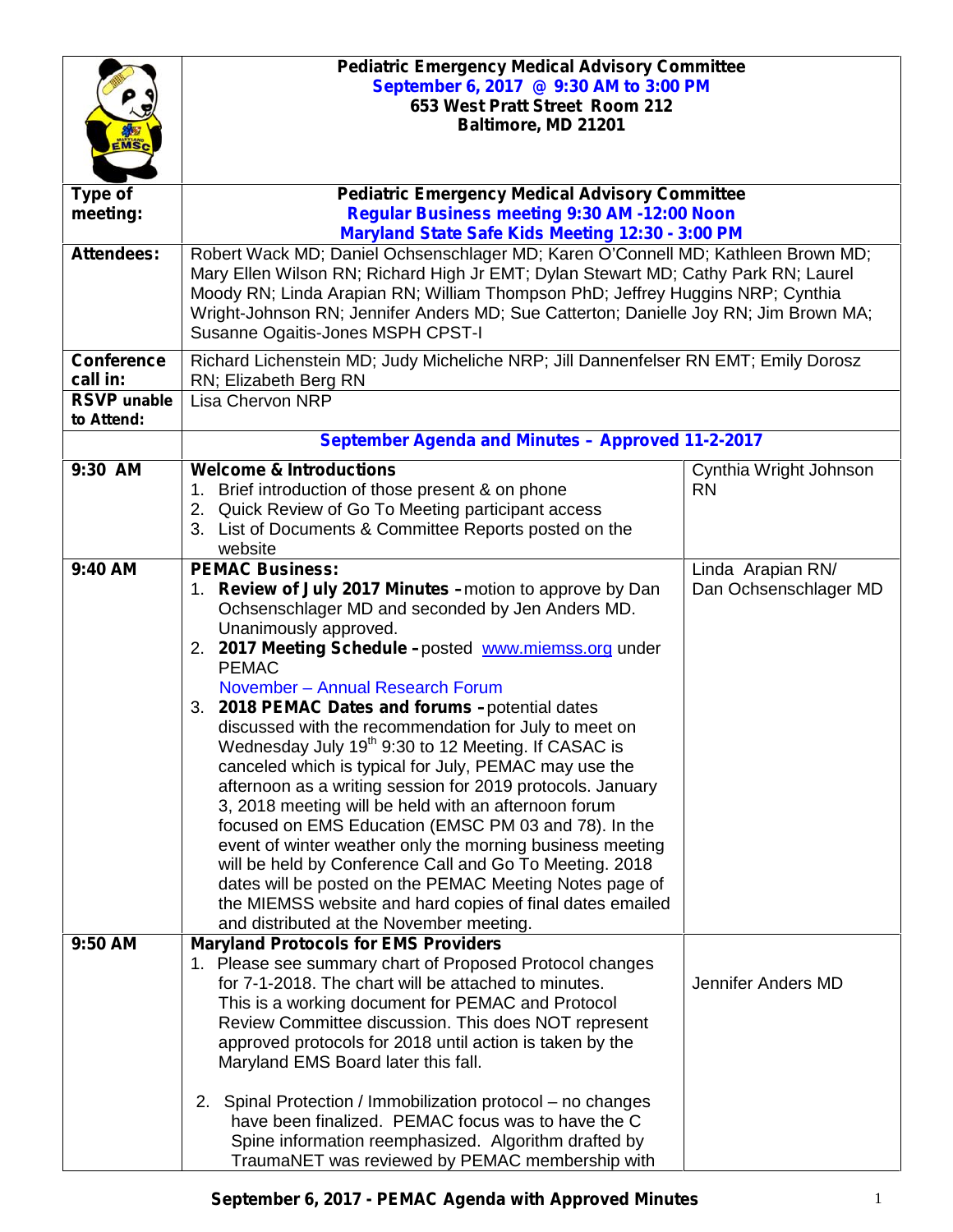|          | suggestions for revisions that Dr Anders will present at the<br>September PRC meeting next week. The PED teams from<br>both pediatric trauma centers echoed the need for the<br>protocol to move the information on C Spine protection to<br>a more prominent place in the written protocol and for<br>ongoing education to include both CSpine protection and<br>the criteria for full spinal protection.                                                                                                                                                                                                                                                                                                                                                                                                                                                                                  |                                   |
|----------|---------------------------------------------------------------------------------------------------------------------------------------------------------------------------------------------------------------------------------------------------------------------------------------------------------------------------------------------------------------------------------------------------------------------------------------------------------------------------------------------------------------------------------------------------------------------------------------------------------------------------------------------------------------------------------------------------------------------------------------------------------------------------------------------------------------------------------------------------------------------------------------------|-----------------------------------|
|          | <b>Termination of Resuscitation</b><br>3.<br>a. Montgomery County has proposed changes for the<br>Adult Protocol that will separate Traumatic arrest and<br>Medical arrest. Discussion at the July meeting was<br>extensive at both PRC and TraumaNET.<br>b. Pediatric TOR criteria will be limited to specific types of<br>situations and include online medical direction from<br>pediatric base stations. Pediatric section for TOR protocol<br>is being targeted for 2019<br>c. Focus groups through the fall and early winter with<br>regional councils and other stakeholders. Currently<br>Region 1 is October 19 before Council meeting, Region 4<br>is November 21 after Council meeting, Region 2 is<br>December 19 before MAC and Council meeting. Dates for<br>Regions 3 & 5 will be set up once council dates and<br>locations are confirmed. Due to the size of these regions |                                   |
| 10:15 AM | the TOR focus groups may be at a different time.<br>Update on 2017 EMSC Performance Measures -                                                                                                                                                                                                                                                                                                                                                                                                                                                                                                                                                                                                                                                                                                                                                                                              | Cyndy Wright Johnson              |
|          | <b>EMSC 01- Submission of NEMSIS 3.x data - eMEDS steering</b><br>committee continues to meet regularly. No update from William<br>Thompson at this meeting.<br>2017 EMS Agency Survey - Maryland achieved 100%                                                                                                                                                                                                                                                                                                                                                                                                                                                                                                                                                                                                                                                                             | <b>RN</b>                         |
|          | participation<br><b>47 EMSC 02 - Pediatric Care Coordinate Coordinator</b><br>for EMS Agencies were identified by four agencies with<br>four additional agencies interested in creating the role.<br>Further discussion on this "Pediatric Champion" role will<br>continue with members of JAC. We are hoping to have a<br>joint EMS and ED "PECC" meeting over the winter<br>before the start of the new EMSC State Partnership<br>grant cycle.                                                                                                                                                                                                                                                                                                                                                                                                                                            | Cyndy Wright Johnson<br><b>RN</b> |
|          | <b>47 EMSC 03 - Pediatric Equipment Use &amp; Education -</b><br>this measure picks up where the retired EMSC PM 73<br>ended. 73 was specific to pediatric equipment on each<br>transport vehicle for public safety 9-1-1. VAIP<br>inspections include all the equipment on the national list.<br>NFPA 1791 current standard for ambulances also<br>includes vehicle construction and maintenance. EMSC<br>PM 03 sets a target for training and supervision on the<br>use of pediatric equipment and on pediatric assessment<br>and access to pediatric education for EMS providers.                                                                                                                                                                                                                                                                                                        | Cyndy Wright Johnson<br><b>RN</b> |
|          | <b>EMSC PM 04 - Pediatric Readiness</b><br>1. Pediatric Education for hospitals:<br>a. APLS Hybrid Courses for 2017- please see handout for<br>dates for July-December 2017. Two courses will be                                                                                                                                                                                                                                                                                                                                                                                                                                                                                                                                                                                                                                                                                            |                                   |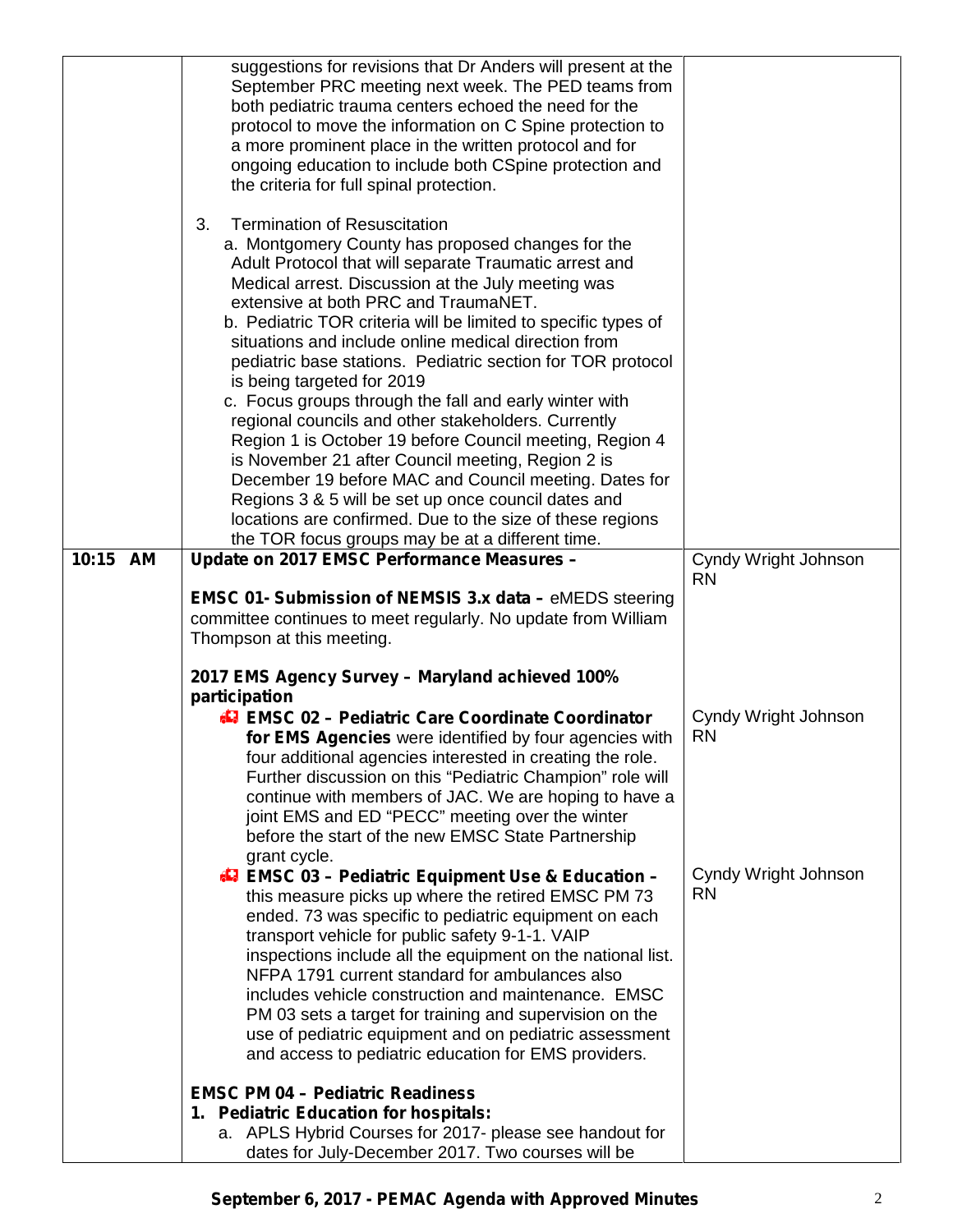| offered at MIEMSS and one Harford Memorial at the                                                                                  |                            |
|------------------------------------------------------------------------------------------------------------------------------------|----------------------------|
| request of Upper Chesapeake (both are UMMS                                                                                         |                            |
| hospitals).                                                                                                                        |                            |
| b. ENPC Course – are coordinated by the chapters of                                                                                |                            |
| Maryland ENA and can be found at www.ena.org. Fifth<br>edition questions are under revision.                                       |                            |
| c. STABLE courses offered regionally by NICUs. EMSC                                                                                |                            |
| will be offering a STABLE course for southern Maryland                                                                             |                            |
| in February along with a STORK workshop.                                                                                           |                            |
| d. CPEN Review course was held in June 29 & 30 at                                                                                  |                            |
| PRMC with very positive feedback. Follow up survey                                                                                 |                            |
| online will be launched this fall to gather more                                                                                   |                            |
| information on both use in practice and how many have<br>decided to take the exam.                                                 |                            |
| e. FEMA Pediatric Disaster MGT 439 course will be held in                                                                          |                            |
| June of 2018. CNMC is coordinating with Texas college                                                                              |                            |
| and the two day course will be held at MFRI College                                                                                |                            |
| Park.                                                                                                                              |                            |
|                                                                                                                                    | Cyndy Wright Johnson       |
| <b>EMSC PM 75 - Pediatric Trauma Centers - Maryland has</b>                                                                        | <b>RN</b>                  |
| met this measure and continues to work with both pediatric<br>trauma and burns centers through QI, Education and                   |                            |
| Prevention programs. Pediatric Trauma site visits at CNMC is in                                                                    |                            |
| September of 2017 and Pediatric Burn in fall of 2018. All the                                                                      |                            |
| Adult Trauma Centers will have regular cycle inspections in                                                                        |                            |
| 2018.                                                                                                                              |                            |
| NEW: Johns Hopkins Children's Center is leading a five                                                                             |                            |
| hospital consortium for Pediatric PI focused initially on pediatric<br>burn care. The goal of this collaboration is to benchmark 5 | <b>Dylan Stewart MD</b>    |
| Pediatric Burn Centers across the country with shared quality                                                                      |                            |
| and safety measures. The facility MOUs are in process to allow                                                                     |                            |
| for de-identified shared data sets. Long term goal is to grow into                                                                 |                            |
| a nationwide QI model.                                                                                                             |                            |
| <b>EMSC PM 76 &amp; 77:Interfacility &amp; Special Consults</b>                                                                    |                            |
| 1. Pediatric Base Station Courses: 2017                                                                                            | Cyndy Wright Johnson       |
| $\geq$ 2017 Courses: (9A -12Noon basic course + 1-2 hours for                                                                      | <b>RN</b>                  |
| hospital focused discussions)                                                                                                      |                            |
| E September 7th 2017 @ MIEMSS (NEW location                                                                                        |                            |
| and date)<br>2018 - Pediatric Base Station courses for 2018 have been set                                                          |                            |
| with four course requested. Three will be held centrally at                                                                        |                            |
| MIEMSS and the fourth in January will be hosted by CNMC at                                                                         |                            |
| the Main Campus.                                                                                                                   |                            |
|                                                                                                                                    |                            |
| <b>EMSC PM 78 - EMS Education</b><br>1. Hot Topics for 2018 Conferences - group input needed                                       | Danielle Joy RN NRP        |
| please complete the written survey today (Handout).                                                                                |                            |
| 2. Updated conference schedule for 2017-2018 was                                                                                   |                            |
| distributed and is posted on the MIEMSS website under                                                                              |                            |
| PEMAC meeting notes.                                                                                                               |                            |
| 3. BLS Committee - Howard County is hosting the Maryland                                                                           | Richard High EMT           |
| Resuscitation Academy on October $18th$ – on line                                                                                  |                            |
| registration is posted.                                                                                                            | <b>Judy Micheliche NRP</b> |
| 4. ALS Committee - no update.                                                                                                      |                            |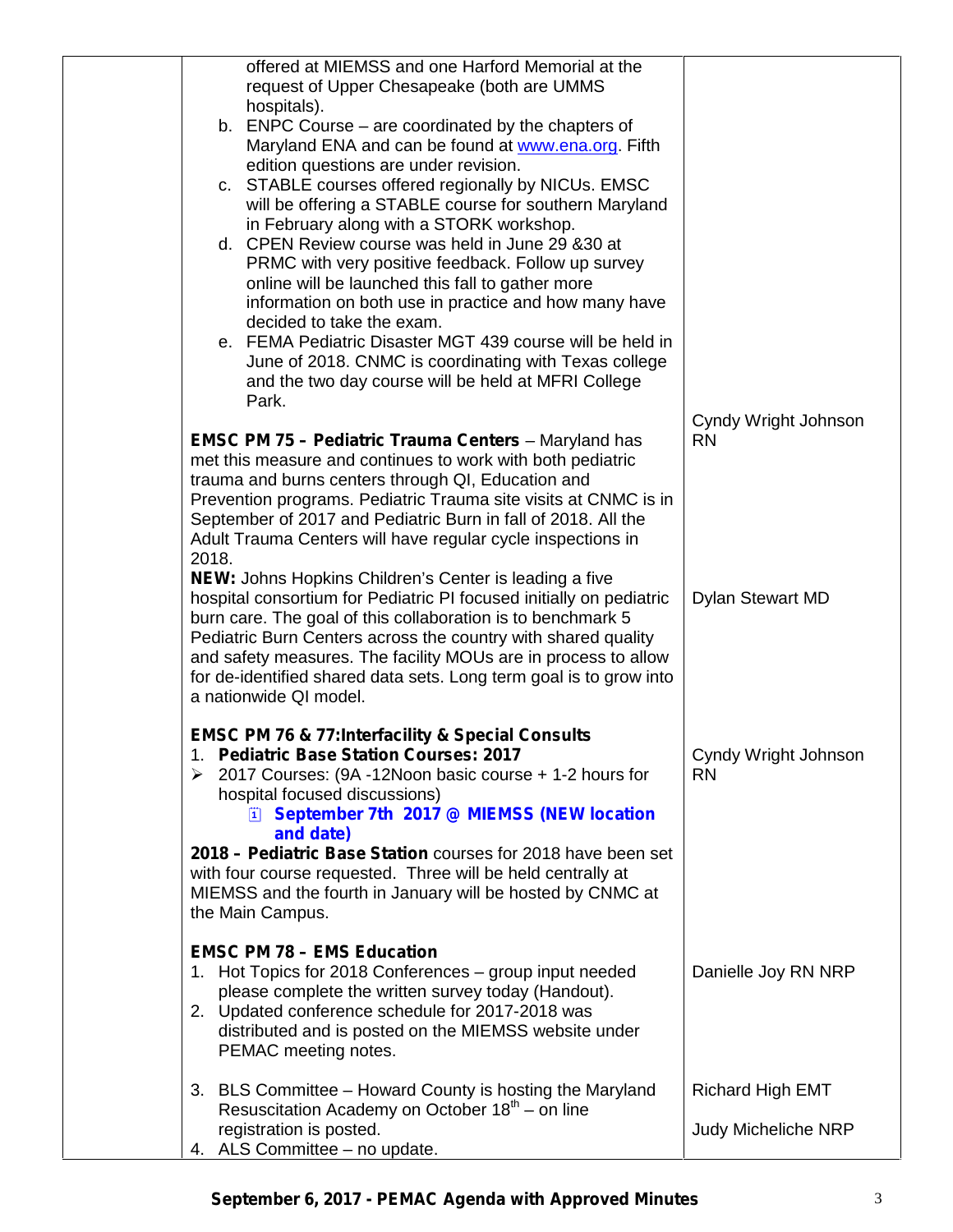|          | 5. EMS Care evaluation summary was shared by Jeff Huggins<br>NRP and plans for the 2018 will start this fall. Providers<br>continue to request more hands on workshops and<br>"pediatric topics" without specifics.                                                                                                                                       |                      |
|----------|-----------------------------------------------------------------------------------------------------------------------------------------------------------------------------------------------------------------------------------------------------------------------------------------------------------------------------------------------------------|----------------------|
| 11:15 AM | <b>Family Centered Care Sub Committee</b><br>1. Right Care Awards - Awards presented May 24, 2017 to<br>four children including two friends and their mother who<br>helped with a school bus incident and rescued the driver.<br>2018 nominations are open.                                                                                               | Mary Ellen Wilson RN |
|          | 2. Emergency Ready Family" project was presented at the<br>MSFA convention with positive feedback. The exhibit at<br>EMS Care was well received by those participants who<br>came to learn from exhibits (in contrast to those who wanted<br>to fil their Bingo card).                                                                                    |                      |
|          | 3. MSFA Convention Risk Watch/Safe Kids FAN update is<br>detailed in the online August 2017 report to the MSFA<br>Executive Committee. The interactive displays were very<br>busy and the addition of Emergency Ready Family, Pool<br>Safety and Stop The Bleed (PRMC Trauma Center)<br>received positive feedback.                                       |                      |
|          | 4. EMSC National FAN update - the August EMSC Grantee<br>meeting did not include sessions or topics for the FAN<br>members which was a disappointment. This has been<br>shared with both EIIC in evaluations and HRSA in person.<br>new EIIC for EMSC has launched a new website:<br>https://emscimprovement.center/search/?q=Family+Advisor<br>y+Network |                      |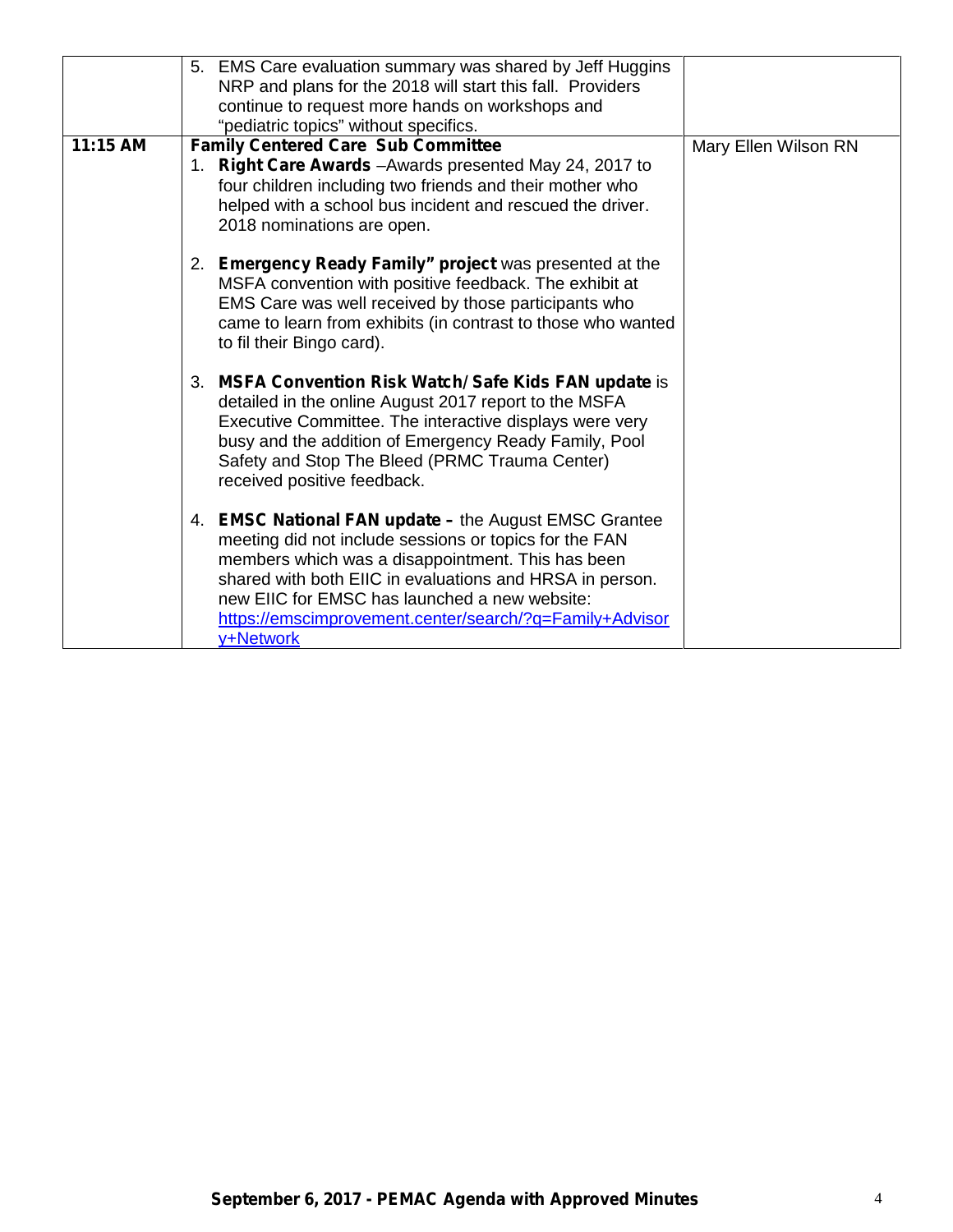| 11:25 AM | <b>Maryland Organizations &amp; Committees</b>                                                                                                                                                                                                                                                                                                                                                                                                                                                                                                                                                                                                                                                                                                                                       |                                   |
|----------|--------------------------------------------------------------------------------------------------------------------------------------------------------------------------------------------------------------------------------------------------------------------------------------------------------------------------------------------------------------------------------------------------------------------------------------------------------------------------------------------------------------------------------------------------------------------------------------------------------------------------------------------------------------------------------------------------------------------------------------------------------------------------------------|-----------------------------------|
|          | <b>AAP Updates</b><br>> Maryland Chapter annual meeting will be September 9,<br>2017 at Med Chi. The chapter is sending out the<br>announcement for the APLS courses in their weekly email<br>communication.                                                                                                                                                                                                                                                                                                                                                                                                                                                                                                                                                                         | <b>Rich Lichenstein MD</b>        |
|          | National update – COPEM: Cyndy and Cynthiana Lightfoot<br>➤<br>met with FAN members at the August EMSC meeting to<br>gather input on the EIF for Children with Special Health<br>Care Needs form. This input has been shared with the<br>COPEM workgroup that is identifying core data elements.<br>The plan is then to have the software vendors work with<br>AAP informatics experts to create a template that can be<br>incorporated into various ePCRS for hospitals. EMS ePCRs<br>would also be beneficial but the data points are not in<br>NEMSIS elements. COPEM will have a conference call in<br>October and in person meeting in December                                                                                                                                 | Cyndy Wright Johnson<br><b>RN</b> |
|          | <b>ACEP Updates - new website &amp; management</b><br>www.mdacep.org<br>Maryland update - EMS Committee- no update<br>➤<br>> Maryland's NEW - Pediatric Committee has a new chair<br>Eric Shobitz. Kathy will reach out to him about a joint<br>meeting with Maryland AAP COPEM as the memberships<br>are likely to be the same.<br>National Updates - ACEP Section on Pediatrics is focused<br>➤<br>on outreach to community hospitals and developing<br>modules for education for these hospitals. Prioritization<br>process will be done to identify "hot topics"                                                                                                                                                                                                                 | Kathy Brown MD                    |
|          | ENA Updates - www.mdena.org (NEW website live)<br>$\triangleright$ State report – delegates will be going to St Louis for the<br>national general assembly later this month.<br>$\triangleright$ Local updates – Baltimore Metro and Mid Maryland both<br>have fall conferences scheduled with brochures posted at<br>www.mdena.org<br>$\triangleright$ ENA by the Bay May 2017 -STABLE Course feedback form<br>are with Webra Price Douglas as national faculty. The<br>course was long but well received. ENA by the Bay 2018<br>will be May 9 <sup>th</sup> and 10 <sup>th</sup> at MITAGs.                                                                                                                                                                                       | Provided by Linda<br>Arapian RN   |
|          | <b>SCHOOL HEALTH Updates - School is in Session, please</b><br>watch for walkers, bikers and buses. The summer SHIP<br>conference was a success.<br>$\triangleright$ School Health committee(s) updates:<br>Naloxone information with FAQs is coming out soon with a<br>new reporting form for schools on Naloxone use. Cannabis<br>products are not allowed to be used in schools, this applies<br>to medical use. Clearly other uses are illegal.<br>> School Emergency Health Guidelines -Diabetes update<br>is being sent out to all the schools to insert in their manual<br>next week. Thanks to the students from Stevenson<br>University Nursing program who packaged the manuals for<br>all the private schools across Maryland. Public school<br>mailing went out in 2015. | Laurel Moody RN                   |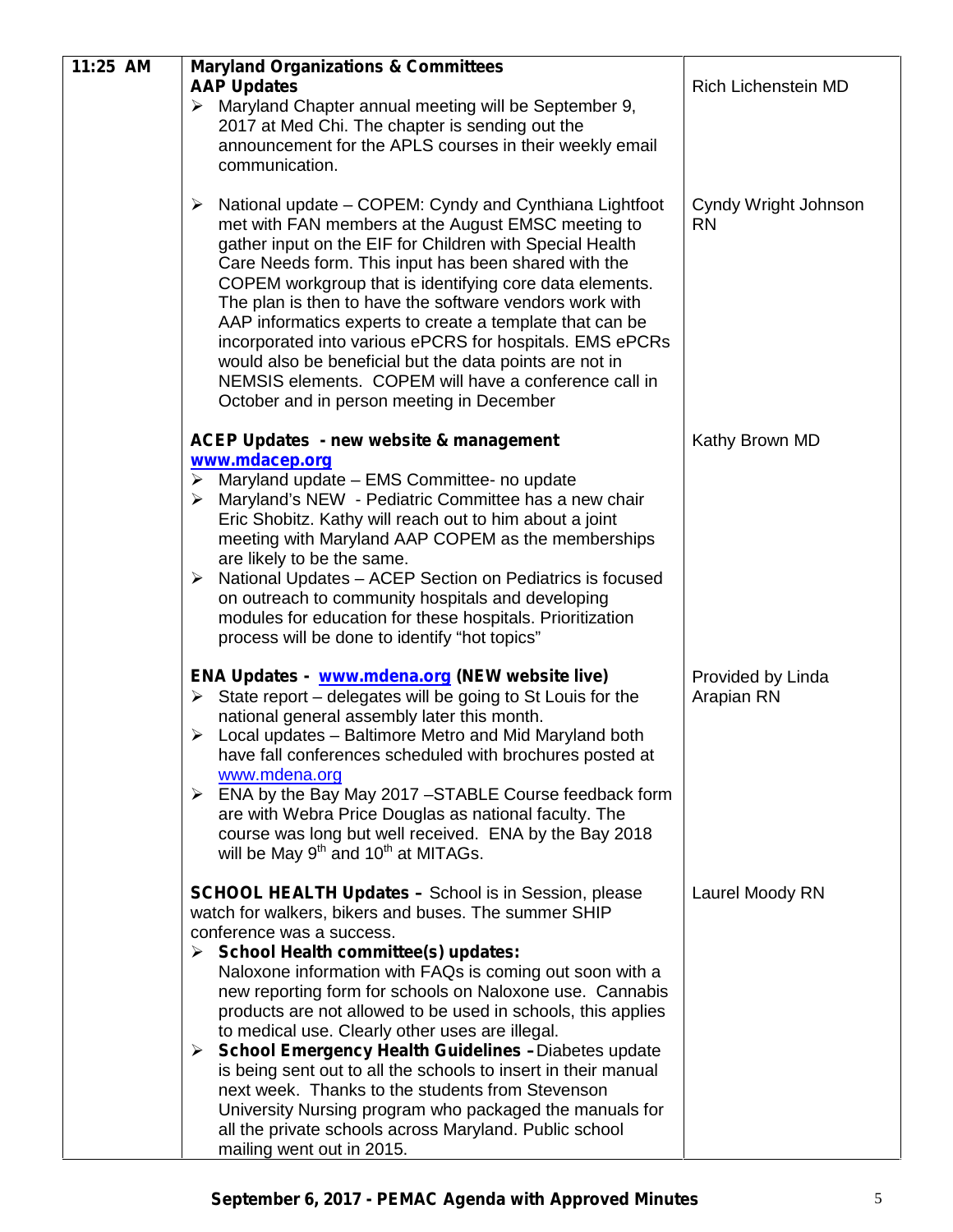|          | October 5 2017 is the next School Health Supervisors<br>➤                                                            |                             |
|----------|----------------------------------------------------------------------------------------------------------------------|-----------------------------|
|          | meeting.                                                                                                             |                             |
|          | <b>Critical Care Updates</b>                                                                                         | Liz Berg RN                 |
|          | $\triangleright$ AAMS has a Kids SIG that is working on a multi-center data                                          |                             |
|          | collection on transport delays. The proposal is in IRB review                                                        |                             |
|          | to allow for shared data.                                                                                            |                             |
|          |                                                                                                                      |                             |
|          | Critical care and transport dates conferences or training:                                                           |                             |
|          | October 16-18, 2017 Air Medical Transport Conference (AMTC)<br>in Fort Worth, TX                                     |                             |
|          | October 27-29, 2017 East Coast Helicopter Operations in                                                              |                             |
|          | Philadelphia, PA                                                                                                     |                             |
|          | October 28, 2017 Spotlight on Critical Care in                                                                       |                             |
|          | Annapolis, MD                                                                                                        | Charlotte Glicksman MD/     |
|          | $\triangleright$ AAP – no update                                                                                     | Jason Custer MD             |
|          |                                                                                                                      |                             |
|          | <b>Commercial Ambulance Service Advisory Committee</b><br>(CASAC @ MIEMSS)                                           | <b>Jill Dannenfelser RN</b> |
|          | $\triangleright$ SCT subcommittee – no report                                                                        | <b>Lisa Chervon NRP</b>     |
|          | $\triangleright$ Neonatal subcommittee – work concluded for now                                                      |                             |
|          | $\triangleright$ Obstetrical transports- no report                                                                   |                             |
|          |                                                                                                                      |                             |
|          | <b>Jurisdictional Affairs Committee (JAC @ MIEMSS)</b>                                                               | <b>Richard High EMT</b>     |
|          | $\triangleright$ BLS – no report                                                                                     | Judy Micheliche NRP         |
|          | ALS - no report<br>➤                                                                                                 |                             |
| 11:15 AM | <b>Research and EVBG update</b><br>1. Ongoing Pediatric QIC & DART projects                                          | Jen Anders MD               |
|          | Evaluation of protocols                                                                                              |                             |
|          | 2016 - 2017 Sepsis - Jen Anders MD & Nick Wyns<br>✓                                                                  |                             |
|          | PhD NRP continue to review all Sepsis cases through                                                                  |                             |
|          | alert, primary and secondary impression as identified in                                                             |                             |
|          | eMEDS documentation. When recognized the protocol                                                                    |                             |
|          | is being followed, but there is a concern that recognition<br>in children may remain low. Sepsis will be a pediatric |                             |
|          | topic at all EMS conferences in 2018. Development of a                                                               |                             |
|          | checklist reminder is underway in the Peds QIC.                                                                      |                             |
|          | Region 3 Seizure Compass Measure project - Rich<br>$\checkmark$                                                      |                             |
|          | Lichenstein MD - no update                                                                                           |                             |
|          | Pediatric RSI-Process and Outcome project - no<br>✓                                                                  |                             |
|          | update<br>CPR and Cares Report for pediatrics will include first 6<br>✓                                              |                             |
|          | months of 2017 for all of Maryland.                                                                                  |                             |
|          |                                                                                                                      |                             |
|          | 2. WB-CARN EMS partner in Prince George's County                                                                     | Kathy Brown MD              |
|          | $\checkmark$ Data Linkage Project has been very successful and was<br>highlighted at the PECARN meeting.             |                             |
|          | $\checkmark$ Asthma Scoring Tool Project training for providers has                                                  |                             |
|          | been approved for CE and is rolling out in Prince                                                                    |                             |
|          | George's County. Patients will be enrolled at UMC and                                                                | Jen Anders MD               |
|          | CNMC in the fall.                                                                                                    |                             |
|          | $\checkmark$ Compass measures specific to pediatric are being                                                        |                             |
|          | evaluated using First Watch data. It will be interesting<br>to compare that to the MIEMSS Compass measure            |                             |
|          | evaluation based upon eMEDS with the same patient                                                                    |                             |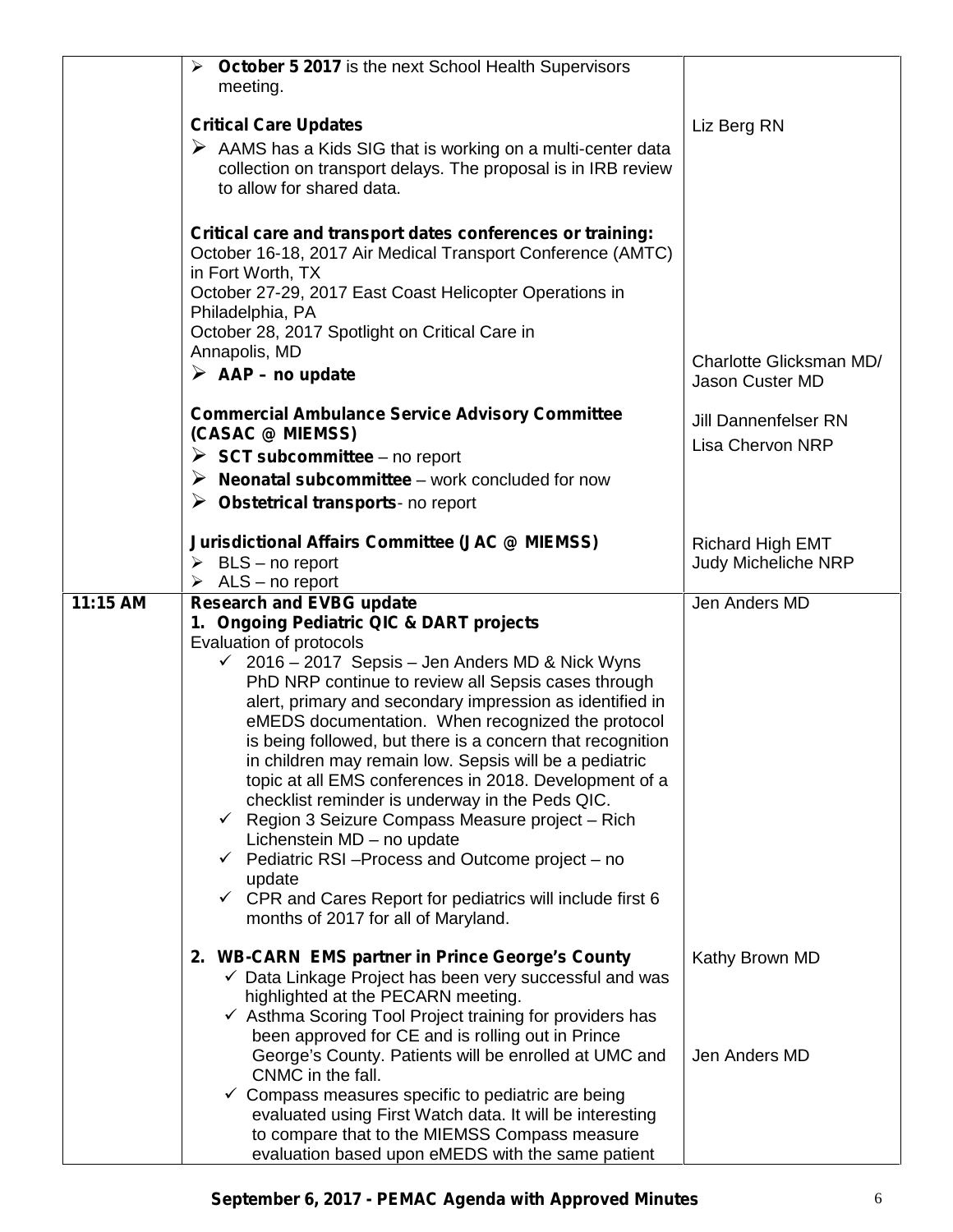|          | population but different data elements and report<br>capabilities.                                                                                                                                                                                                                                                                                                                                                                                                                                                       |                                                                                                |
|----------|--------------------------------------------------------------------------------------------------------------------------------------------------------------------------------------------------------------------------------------------------------------------------------------------------------------------------------------------------------------------------------------------------------------------------------------------------------------------------------------------------------------------------|------------------------------------------------------------------------------------------------|
|          | 3. EMSC TI Grant updates<br>√ PDTree: An EMS Triage Tool for Pediatric Destination<br>Decision Making (J Anders MD) Phase 2 of the project is<br>to submit the research protocol to the MIEMSS PRC.<br>Counties involved are Prince George's, Queen Anne and<br><b>Baltimore City.</b>                                                                                                                                                                                                                                   |                                                                                                |
| 11:45 AM | <b>Injury Prevention Sub Committee &amp; Updates</b>                                                                                                                                                                                                                                                                                                                                                                                                                                                                     |                                                                                                |
|          | <b>Please see Summaries from:</b><br>a. EMSC: CPS & OP Healthcare Project (Maryland DOT<br><b>Highway Safety Office)</b><br>$\triangledown$ CPS Rapid Educational Response Kit - new 2017-<br>2018 project is now available. Initial mailing sent.                                                                                                                                                                                                                                                                       | Susanne Ogaitis Jones<br><b>MSPH CPST-I</b><br>cps@miemss.org for<br>materials and information |
|          | $\vee$ CPS and heatstroke to children left in cars—Three<br>Outdoor Temperature Displays are located at<br>MIEMSS, Cecil County DES, Prince George Fire &<br><b>EMS</b>                                                                                                                                                                                                                                                                                                                                                  |                                                                                                |
|          | $\vee$ Drowsy Driving – NEW project Fall 2017 MIEMSS<br>CPS project has a new one year focus on Drowsy<br>Driving awareness for hospital and EMS<br>professionals. PSA has been filmed and is in<br>production along with educational materials and a<br>new website. This is funded by the Governors<br>Highway Safety Association in partnership with the<br>National Sleep Foundation. Invitational letters have<br>been sent to each hospital through the base station<br>coordinators. Copies were shared at PEMAC. |                                                                                                |
|          | $\vee$ CPS – Special Needs Course was held in July<br>$\triangledown$ CPS Technician scholarship available for Fall<br>courses<br>$ \mathcal{p} $<br>CPS Week activities in planning                                                                                                                                                                                                                                                                                                                                     |                                                                                                |
|          | NEWEST PSA available for your social media:                                                                                                                                                                                                                                                                                                                                                                                                                                                                              |                                                                                                |
|          | "Don't Rush Your Child To The Next Car Seat Stage"<br>https://www.youtube.com/user/MarylandEMS                                                                                                                                                                                                                                                                                                                                                                                                                           |                                                                                                |
|          | b. Safe Kids<br>Maryland Safe Kids Meetings for 2017 are held after<br>PEMAC in March and September. Materials for today's<br>meeting are available for PEMAC.                                                                                                                                                                                                                                                                                                                                                           | Cyndy Wright Johnson<br><b>RN</b>                                                              |
|          | $\sqrt{ }$ SKWW PrevCon - July 2017 in Baltimore had new<br>displays with educational material and a panel<br>presentation by mothers that provided the family<br>perspective to injury prevention / recovery.                                                                                                                                                                                                                                                                                                           |                                                                                                |
|          | $\vee$ New Maryland HSO grant – Bike Helmets and Safety<br>D Potential for new DOH grant for Safe Sleep training will<br>be explored.                                                                                                                                                                                                                                                                                                                                                                                    |                                                                                                |
|          | Maryland Risk Watch/ MSFA-2017 Convention summary<br>C.<br>is posted on the PEMAC meeting notes page and has been<br>submitted to the MSFA. Photos are on Facebook. Please                                                                                                                                                                                                                                                                                                                                               | Cyndy Wright Johnson<br><b>RN</b>                                                              |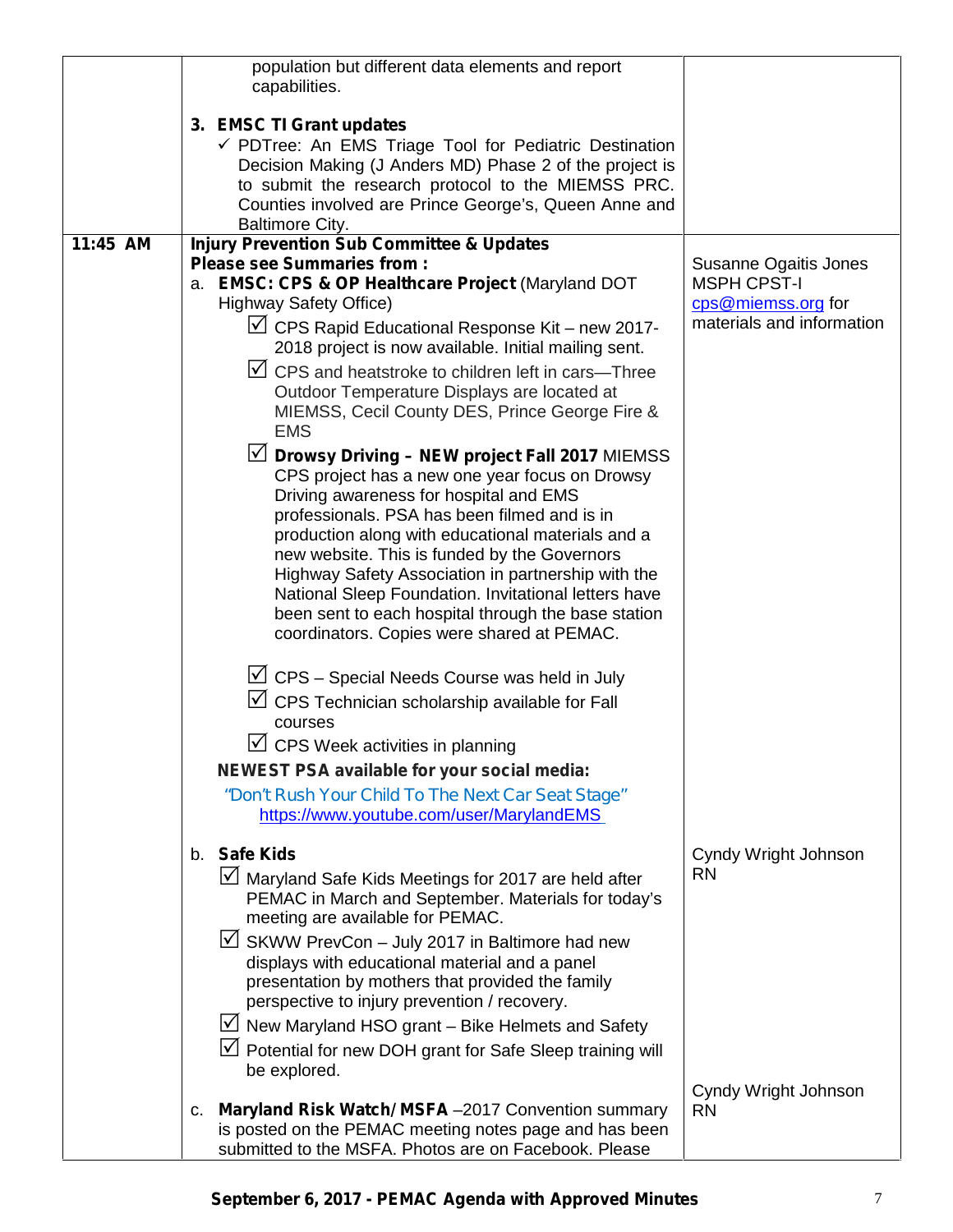| <b>Next Meeting</b> | November 1 2017 (Wednesday)<br>9:30 - 12:00 Noon Business Meeting and 12:30 - 3:00 PM Research Forum                                                                                                           |                   |
|---------------------|----------------------------------------------------------------------------------------------------------------------------------------------------------------------------------------------------------------|-------------------|
| 12:00 Noon          | <b>Networking Break</b>                                                                                                                                                                                        | Committee         |
| 11:55               | New Business - 2018 dates for PEMAC will be posted.                                                                                                                                                            | Committee         |
| 11:50               | Old Business - none                                                                                                                                                                                            | Committee         |
|                     | <b>Partnership for Safer Maryland:</b><br>f.<br>$\sqrt{2}$ June Conference was held                                                                                                                            | Safermaryland.org |
|                     | <b>ENA: IQSIP</b> – Institute for Quality, Safety and Injury<br>$\theta$ .<br>⊻Prevention updates @ ENA national website<br>∐Buckle Up initiative with NHTSA will be operationalized<br>in Maryland with a PSA | www.mdena.org     |
|                     | see discussion on FAN section of these minutes.<br>d.                                                                                                                                                          |                   |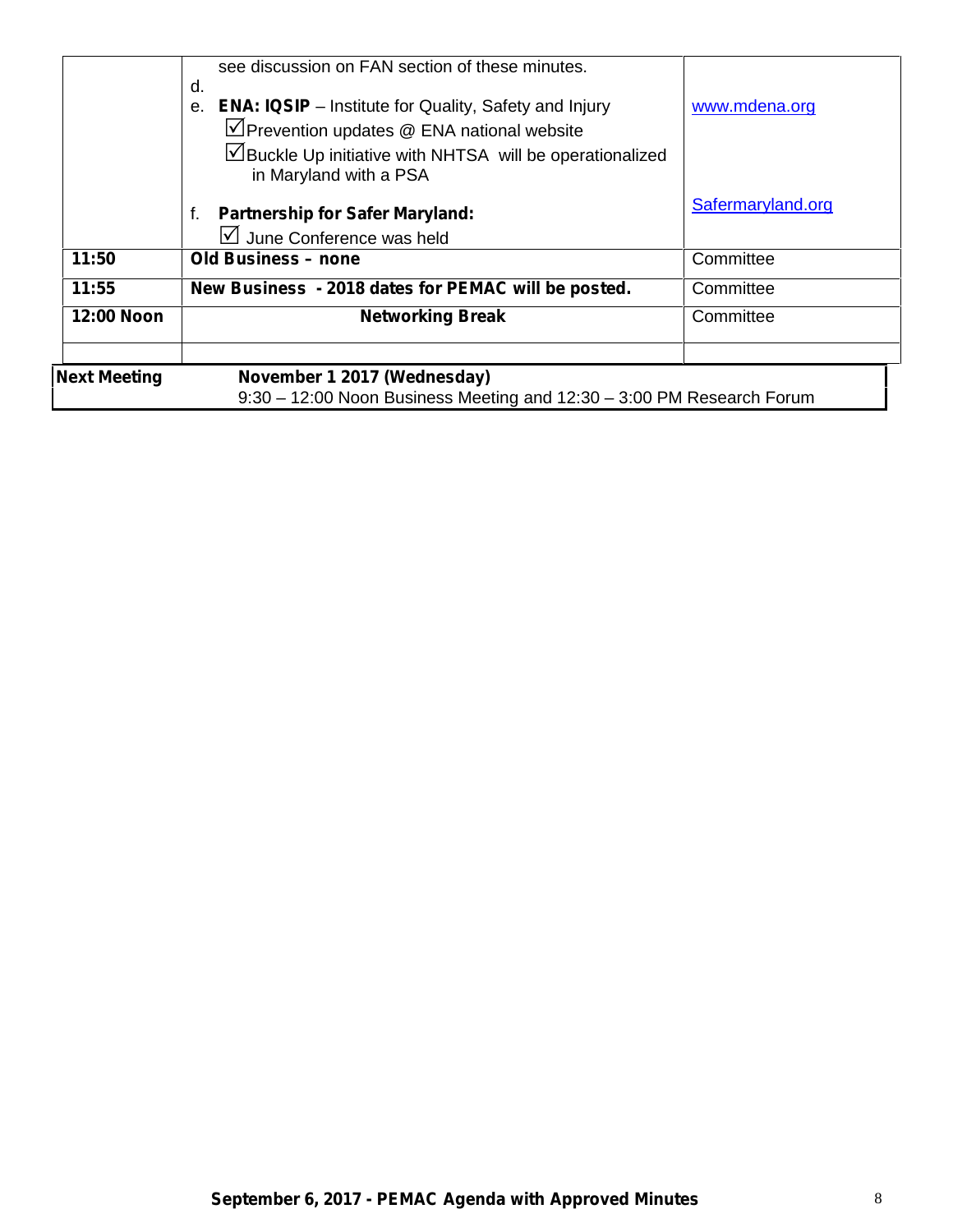



# *Maryland EMS for Children Department Update – September 2017 Update What's NEW:*

|          | <b>EMSC HRSA:</b><br>The EIIC – EMSC Innovation and Improvement Center coordinated the EMSC All<br>Grantee meeting August 15-17, 2017 in Arlington Virginia. Updates were provided on<br>many grant programs and federal partner updates were shared.                                                                                                                                                                                                                                                                                                                                                                  |
|----------|------------------------------------------------------------------------------------------------------------------------------------------------------------------------------------------------------------------------------------------------------------------------------------------------------------------------------------------------------------------------------------------------------------------------------------------------------------------------------------------------------------------------------------------------------------------------------------------------------------------------|
| MARYLAND | NASEMSO Fall Meeting will be in Oklahoma in October with Pediatric Emergency Care<br>Council meeting included along with planning for regional meetings in Fall 2018.<br>Safe Kids Maryland - MIEMSS CPS &OP Health Care Project provided education on the<br>Vehicle Temperature display at State Highway Summit, EMS Care and 125 <sup>th</sup> MSFA<br>Convention. We now have three displays in the state - MIEMSS Safe Kids Maryland,<br>Prince George's Safe Kids and Cecil County DES/Safe Kids Partner. Contact the project<br>at cps@miemss.org for more information and to be linked to a local coordinator. |
|          | PreVenCon - Safe Kids Worldwide was held Baltimore Maryland July 26-29.2017 -<br>posters and vendors were the highlight according to local Safe Kids Coordinators. If you<br>are interested in joining a Safe Kids coalition - contact safekidsmd@miemss.org.<br>Next Meeting: September 6, 2017 at 12:30 PM - rsvp to safekidsmd@miemss.org.                                                                                                                                                                                                                                                                          |

#### **1. Advocacy:**

- **Right Care When It Counts & Star of Life** 2017 Awards ceremony was during EMS Week in Annapolis. Four children and one parent received awards.
- **#MDPANDAFAN –** Emergency Ready Families projects continues with train the trainer offered at MSFA Convention. Anticipate seeing the Panda at future regional and state conferences. New website page is LIVE: http://www.miemss.org/home/emsc/family-advisory-network
- **MSFA Risk Watch Injury Prevention –**MSFA Fire & Injury Prevention and Life Safety Committee conducted prevention stations @ MSFA 125<sup>th</sup> Convention. It was both educational and FUN!
- **Safe Kids Maryland** –2017 & 2018 meetings will be in March and September after PEMAC business meeting.

 MIEMSS has received a Governor's Highway Safety Association grant (through MHSO) to create a Drowsy Driving prevention educational campaign for Maryland Healthcare providers. This grant is from June 2017 through end of June 2018. Educational materials will be available in the fall for Novembers **Drowsy Driving Awareness Week** – more details to come soon. PSA is being filmed at Upper Chesapeake Medical Center and Bel Air Fire Department.

 MSFA Fire Prevention and Life Safety committee purchased THREE large temperature display to educate on the **danger of heatstroke to children left in cars**. The display was featured at MDOT Highway Safety Summit, EMS Care and MSFA. A schedule is being maintained of other groups/events when the display will be borrowed/used.

- **2. EMS for Children Performance Measures –** Three EMSC Performance Measures (total of 10) are retiring but will continue to be part of the EMS for Children Program at MIEMSS.
	- **Off line Medical Direction** new protocols went into effect on July 1, 2017
	- **On line Medical Direction** Four Pediatric Base Station courses for 2017 have been scheduled
	- **Equipment:** MIEMSS Seal of Excellence meets the national ACS/ACEP/NAEMSP/ EMSC guidelines and the federal EMSC PM. The new minimum equipment list does not have all the equipment.

**NEW EMSC Performance Measures 01, 02, and 03** are now in effect and Maryland conducted an EMS Survey on PM 02 (Pediatric Emergency Care Coordinator in EMS) and PM 03 (Education on use of pediatric equipment). PM 01 is statewide participation in NEMSIS data submission. **Maryland was able to secure 100% participation in this EMSC EMS Survey.**

**For more information please call the Maryland EMS for Children office at 410-706-1758 Website: www.miemss.org look under departments, Click on EMS for Children**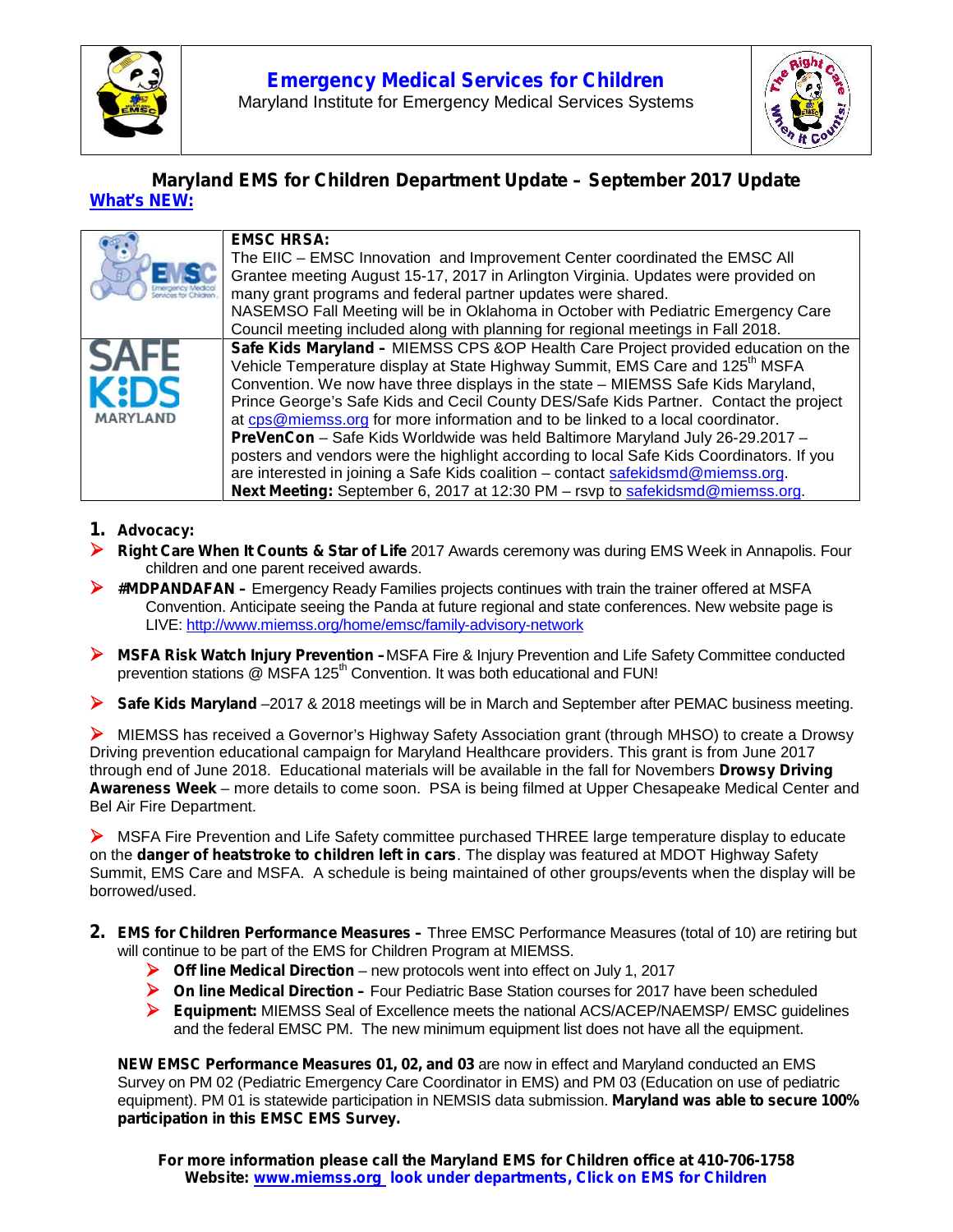



- **Pediatric Trauma & Burn Centers:** site visits were conducted at CNHS in 2013 & 2014 and JHCC in 2015. Both centers continue to participate in state and national registries and provide EMS education. Pediatric Burn regulations are under revision and Pediatric Trauma regulations will be reviewed this fall. Revisions are based upon the new American College of Surgeon's standards and the needs of Maryland.
- **Pediatric Readiness:** Federal EMSC program continues to work with a best practice groups to support and promote Peds Ready for all states.



**CPEN Review Course:** was held at PRMC on June 29 & 30, 2017. Contact pepp@miemss.org

**Pediatric Education** for BLS & ALS and Hospitals

2018 EMS conferences are being scheduled now. New topics and speakers are welcome. Winterfest 2018 – January 26-28, 2018 in Easton Miltenberger 2018 – March 9-10, 2018 at Rocky Gap EMS Care 2018 – April 26-29, 2018 in Ocean City ENA by the Bay – May 9-10, 2018 at MITAGS

LMS module on **Safe Transport of Children in Ambulance** is posted at the MIEMSS online training center LMS module on **Newly Born Resuscitation and Stabilization** will go live with the new LMS 3.0 platform.

#### **3. Prevention & Life Safety Conference dates:**

**September 26, 2017 (Tuesday)** Mid-Atlantic Life Safety Conference @ Johns Hopkins Applied Physics Lab (Howard County) - Brochure & Registration: https://www.fabscom.org/malsc-info-and-registration

**March 24, 2018 (Saturday) Public Educator and Life Safety Seminar** @ Maryland Fire & Rescue Insatiate in College Park Maryland.

Brochure & Registration will be online at **www.mfri.org** under seminars later this year

- **4. Pediatric EMS Data activities**:
- **Pediatric QIC/ DART** committee is working on standardized quarterly reports for pediatric trauma and medical transports and reviewing specific protocol utilization and documentation.
- $\triangleright$  Sepsis Protocol first full year of data is being analyzed for the pediatric population
- Pediatric High Performance CPR workgroup has completed their meetings and has a proposal for 2018 protocols that includes a new algorithm.
- Pediatric Cardiac Arrest and CARES data is reviewed quarterly

#### *Respectfully submitted Cyndy Wright –Johnson MSN RN, EMS for Children Director @ MIEMSS*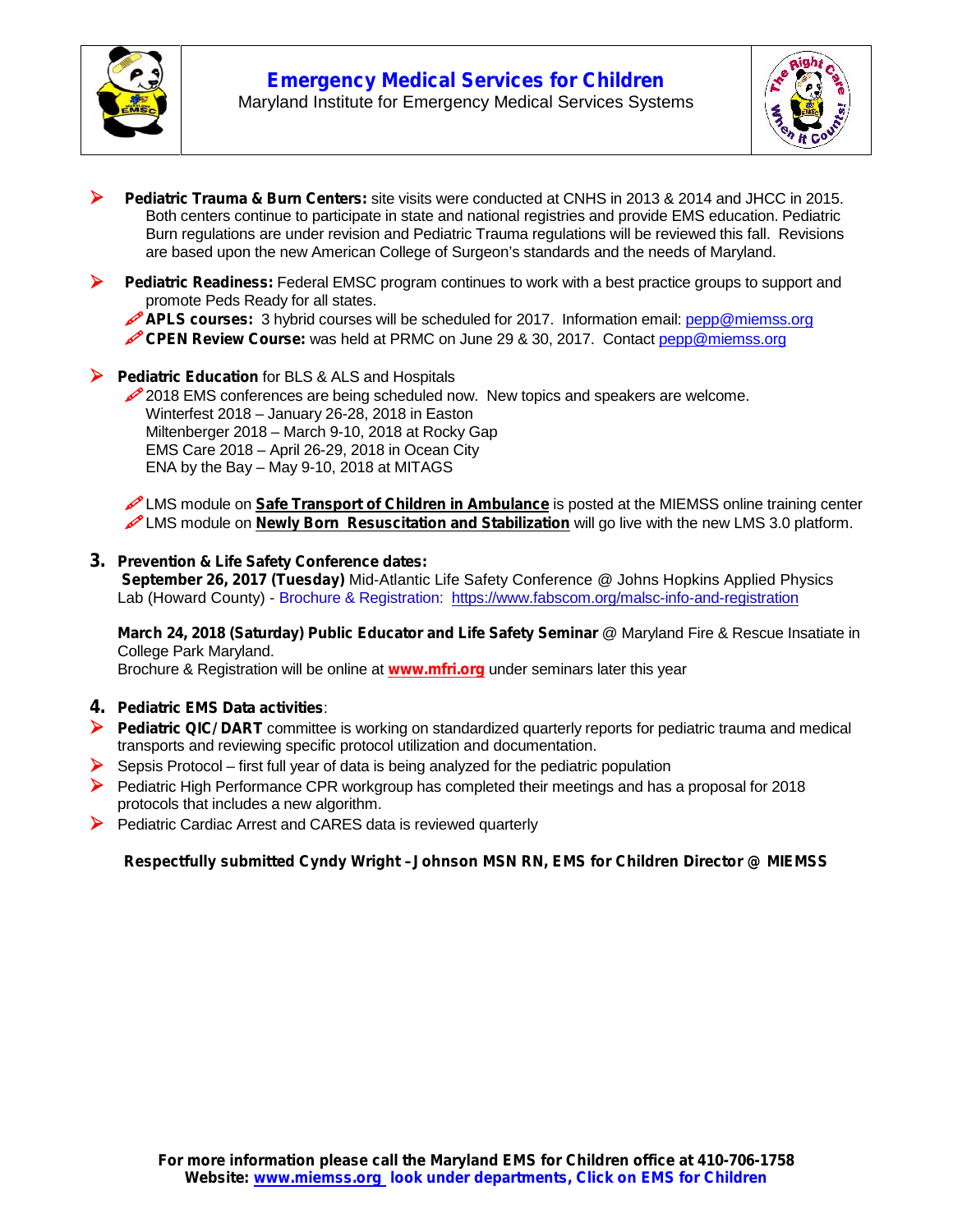

# *CPS & OP Healthcare Project EMS for Children Program @ MIEMSS*

**Office: 410-706-8647 Fax: 410-706-3660** www.miemss.org/home/emsc/cps

# PEMAC UPDATE: September 5, 2017 **The CPS & OP Healthcare Project**

Since the last PEMAC meeting the project coordinator:

- Assisted with the Special Needs CPS course, July 26-27, in Clarksville. At this class the CPS grant paid to have Jason Skinner from the national Special Needs CPS Program come and teach the class and mentor two new CPST–Special Needs instructor candidates, Beth Farrell, PT and Joanna Stewart, OT. They will now be the instructors for Maryland for our annual class.
- Assisted with teaching one CPS certification update course in Elkton August 8-10.
- Provided three scholarships for EMS providers to take the Elkton course. Recruited two others for the class who did not get a scholarship. Recruited one special needs child care/health department staff person to take the Sept CPST course in Mt Airy on scholarship.
- Conducted four trainings on CPS over two days for nurses in the newborn and special care nursery at Medstar St Mary's Hospital, reaching 14 staff.
- Obtained two additional large temperature displays, donated from the MSFA to educate about the danger of heatstroke to children left in cars. Created a display "kit" for each (posters, extension cord, handouts, magnets) and gave one to Teresa Ann Crisman—PG Safe Kids to loan to Region V agencies, and one to Holly Trego, a SK partner in Cecil County who will coordinate loans to the Eastern Shore.
- Held or helped with four displays using the temperature display: 7/19/17 at the Lexington Park seat check, 7/31-8/2 at St Agnes Hospital, and 8/10/17 at the Elkton seat check. Trained the local folks so they can assemble the display for future use. The display was also used at the Talbot County Fair (7/13- 15), the Montgomery county Fair (8/11-19), and at the MTA's Safety Expo in Perryville on 7/22. Worked on additional materials on heatstroke prevention, such as large magnets to place on the display vehicle to convey additional education and a stand up poster on "taking action" if you see children left alone in cars.
- Helped at three safety seat checks during this period: two for Safe Kids-Baltimore's Graco grant. These were held at University of MD's community health center in Edmondson Village. The other check was at Elkton.
- Sent a follow up email about the CPS Rapid Educational Response Program announcing some new materials soon to come.
- Worked on the drowsy driving grant—developing a logo, the draft text for the website, and information for the table tents. The Grand Rounds at University of Maryland is awaiting confirmation.

*Maryland Institute for Emergency Medical Services Systems* **For more information, contact the Project Coordinator: Susanne Ogaitis-Jones, MSPH, CHES, CPST/I, cps@miemss.org or sogaitisjones@miemss.org, Phone: 410-706-8647**

653 West Pratt Street Baltimore, MD 21201-1536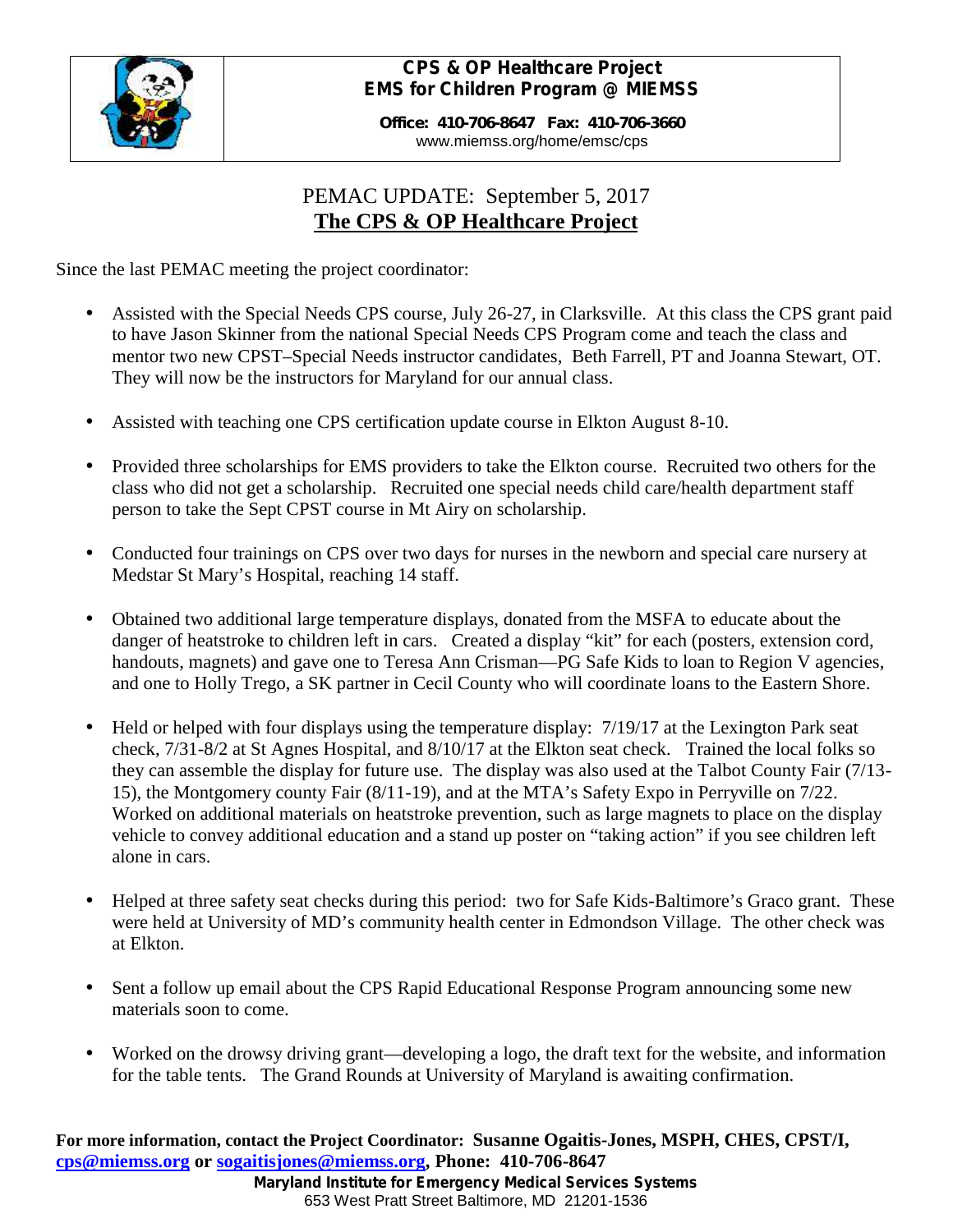

# **PEMAC Education Subcommittee Update September 2017**



## **1.BLS Subcommittee:**

Continues work on updating scenarios, EMT refreshers as well as EMR to EMT bridge.

#### **2.ALS Subcommittee:**

No update

#### **3.Continuing Education Updates:**

- a) **APLS Courses**
	- 2017 Course Offering / Plans
		- 1. October  $24^{th}$  @ MIEMSS
		- 2. November  $16^{th}$  Location TBD
		- 3. December 14<sup>th</sup> @ MIEMSS
- b) **PEPP Courses**
	- Fall offering for Washington County
- c) Additional Course Offerings
	- Winter offering in Southern Maryland

#### **4.Pediatric Courses – Planning & Updates:**

- a) **National PEPP Steering Committee:** No Update
- b) **Maryland PEPP Steering Committee:** Send 2017/2018 dates t[o pepp@miemss.org](mailto:pepp@miemss.org)

#### **5.Video/Web Training -** Speakers and content reviewers are needed for webinars.

#### **Completed Webinars available on MIEMSS LMS:**

- a) ALTE Karen O'Connell MD Available on LMS
- b) Carbon Monoxide Hazards and Response Major Dennis Wood, MS, NREMT-P –Available on LMS
- c) The Silent Killer CO & Children Karen O'Connell, MD Available on LMS
- d) Safe Transport of Children in Ambulances Available on LMS

## **Webinars in process/planning:**

- e) OB & Newborn Emergencies Current workshop to be modified for 2 separate LMS
	- OB Emergencies LMS to be presented by Jen Fahey, CNM, MPH
	- Neonatal Resuscitation LMS by Webra Price-Douglas, PhD, CRNP in final editing stages
- f) Pediatric Vascular Access current workshop has 4 lectures, planning to convert core Hydration Assessment lecture by Jessica Strohm-Farber DNP, CPNP-AC

#### **6. Instructor Tools – EDgames –**

[http://people.uncw.edu/ertzbergerj/ppt\\_games.html?utm\\_campaign=elearningindustry.com&ut](http://people.uncw.edu/ertzbergerj/ppt_games.html?utm_campaign=elearningindustry.com&utm_source=%2F321-free-tools-for-teachers-free-educational-technology&utm_medium=link) [m\\_source=%2F321-free-tools-for-teachers-free-educational-technology&utm\\_medium=link](http://people.uncw.edu/ertzbergerj/ppt_games.html?utm_campaign=elearningindustry.com&utm_source=%2F321-free-tools-for-teachers-free-educational-technology&utm_medium=link) Want to use games to enhance your lessons? On this site, there are several different PowerPoint games and other game templates for Excel, Word, etc.

#### **Educational Products – Available from the Maryland EMSC Program Office**

1.IO DVD – 2010

- 2.BLS TRIPP 2007 updated version
- 3.Trach Care for All Ages CD with slides & handouts in need or revision from 2004 publication
- 4.MOULAGE Slides and instructional handouts on CD
- 5.Child Victimization CD with cases in slides for interactive discussion

# **Please see EMS & Prevention Educational Conferences 2017 handout**

**For more information please call the Maryland EMS for Children Department at 410-706-1758 Email for Pediatric Education is [pepp@miemss.org](mailto:pepp@miemss.org)**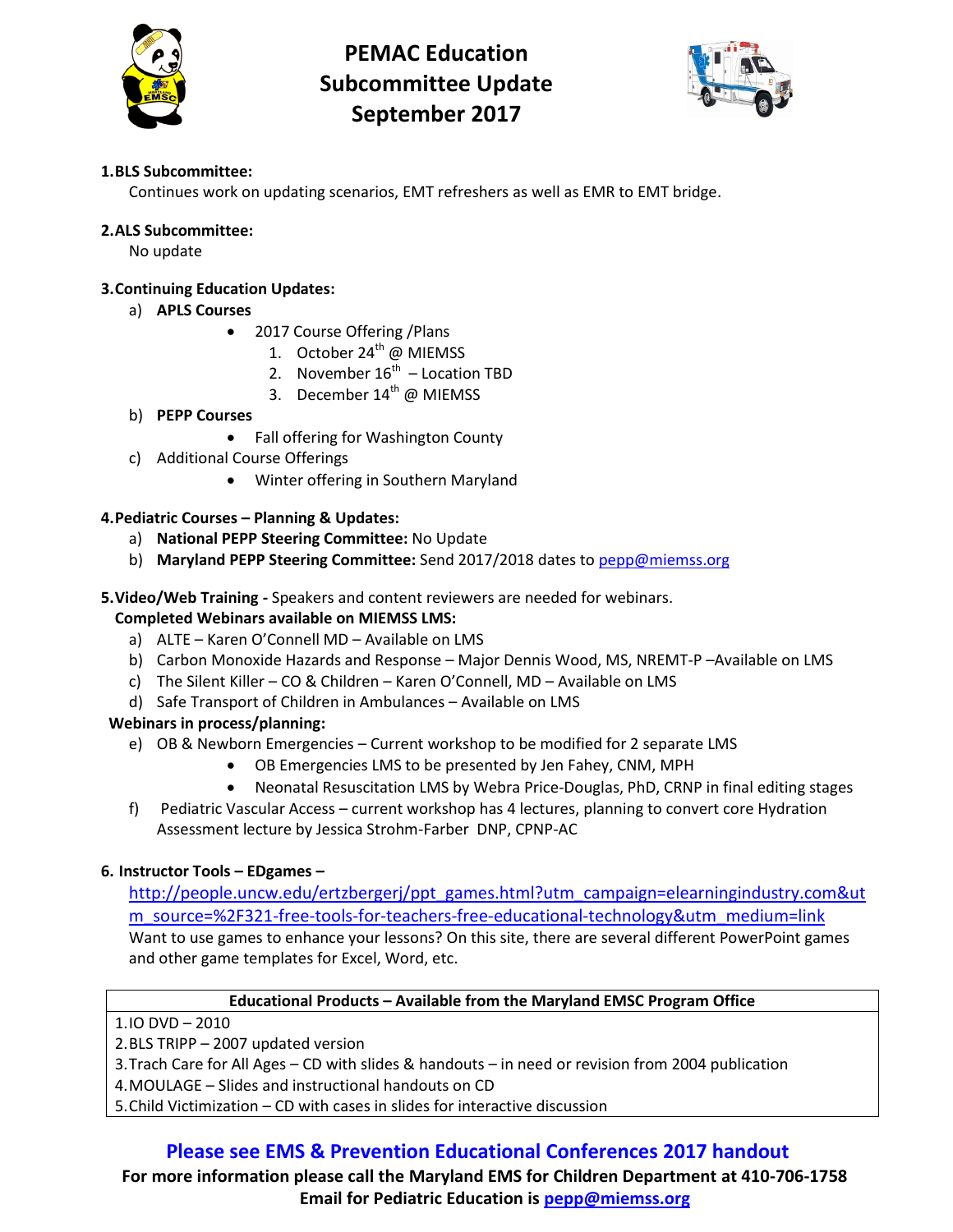



6.MIEMSS BLS Lower Extremity Immobilization instructor resource DVD (from E&C)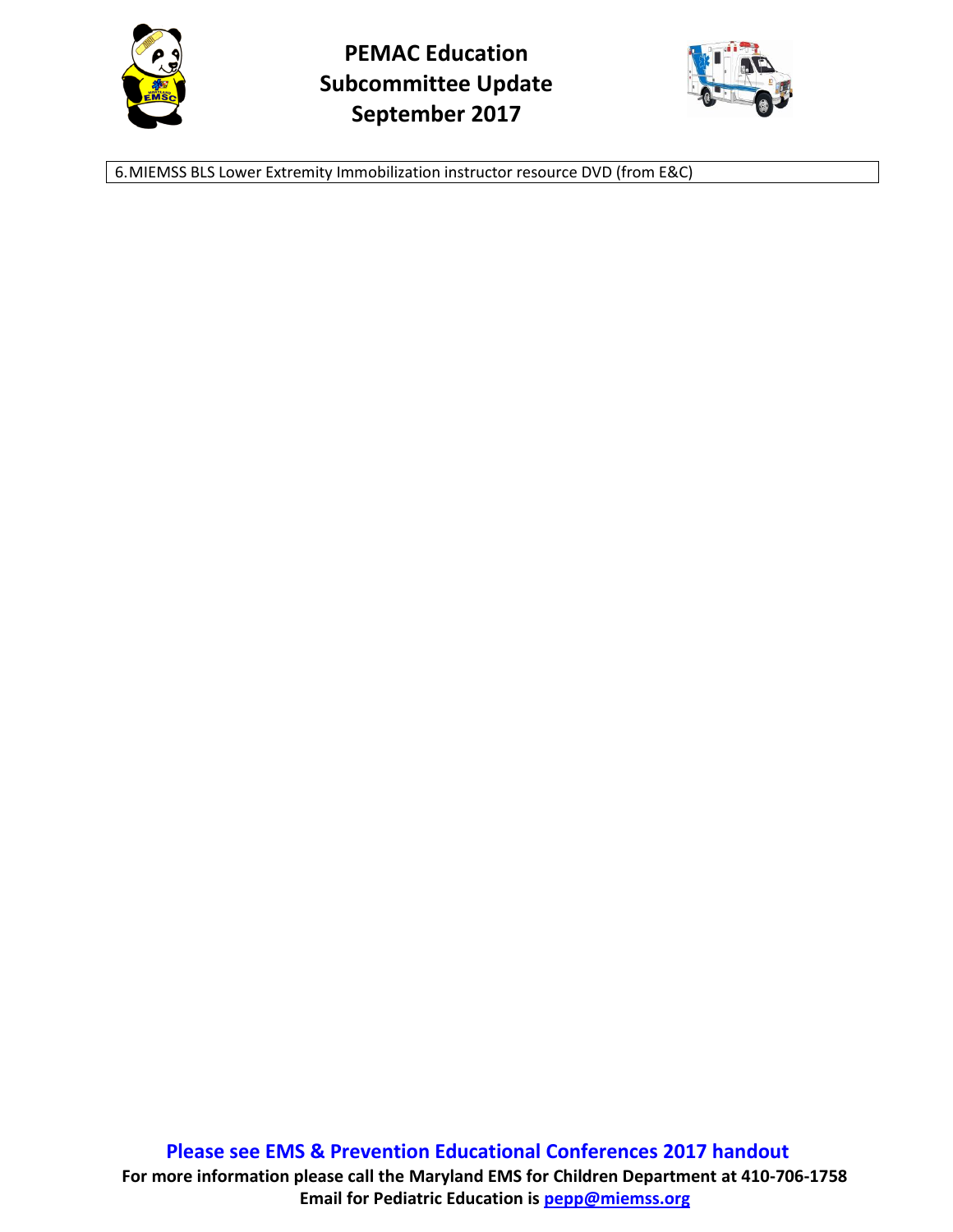

# **Maryland RISK WATCH® Team**

**August 2017**



# **Update to the MSFA Executive Committee and Fire and Injury Prevention & Life Safety Committee**

**Maryland Risk Watch Team** extends a sincere **THANK YOU** to the MSFA and LAMSFA leadership and members for their support throughout the past sixteen years. During the 2017 Convention we again had many members of the Executive Committee, Current and Past Presidents visit our Risk Watch activities and some joined in the learning activities! All are always welcome.

The day to day work of this team of volunteers recognizes the primary support given by the MSFA through the Fire & Injury Prevention and Life Safety Committee. In partnership with Safe Kida Maryland, resources are coordinated and teaching tools are mobilized to reach children and teens across the state through day time, weekend and evening programming.

**2017 MSFA Convention:** We again had a very successful convention with interactive displays for all ages - children, youth and families. This year we estimate that we saw over 400 families (Risk Watch Goal 1 & 3- listed at the end of the report). The preschool and elementary age children completed most if not all of the stations and the "Steps to Safety" cards. Few Scouts were in attendance this year but those who participated took additional information home to finish Safety and First Aid achievement badges. Families of young children were glad to see the small tables and large motor activities present. We were able to add these back with the larger and protected space in Room 213. The committee requests this as a permanent location as long as possible. Room 213 not only provided better space for educational activities but access on Saturday for set up and Sunday for training sessions which allowed the adult injury prevention content experts to prepare youth volunteers for the week's activities (Risk Watch Goal 2). A Mascot Training was also conducted on Sunday for both Mascot volunteers and escort volunteers. EMS for Children Panda Bear "FAN" (family advisory network) and Trauma Roo Kangaroo (American Trauma Society) walked the entire convention center with Escorts inviting the children to come to the Risk Watch displays and handing out Safety Cards with messaging to come to "ROOM 213". Placing Mascot faces in the windows and having Mascots walk the convention areas with escorts has increased participation of both MSFA company members and the general public that come to see the vendors.

An additional benefit of Room 213 is the "just for a moment" access for adults who were going between other Convention activities and duties. Many of the adults visited each station and gathered materials for their own prevention activities back home (Risk Watch Goal 4).

**Adult Content Experts:** leaders from the Prevention Community continue to provide consistent adult mentors at each display table/ activity. Once again we had four full days of support from Cecil County Department of Emergency Services, Johns Hopkins Children's Center, MIEMSS EMS for Children Department and three from Peninsula Regional Trauma Center.

**Volunteers:** Response from the Junior & Miss Fire Prevention Ambassadors was excellent and both of this year's MSFA Miss Fire Prevention and First Runner Up joined us on two different days. The EMS for Children Family Advisory Network Council led the *"Right Care When It Counts"* activities and provided onsite information to children, youth and parents. **Over four days (setup on Saturday & Sunday) we had 100 volunteer days from over 60 people.** Only four (4) members of the MSFA Fire & Life Safety Committee volunteered this year at the stations which remain a challenge for the committee leadership.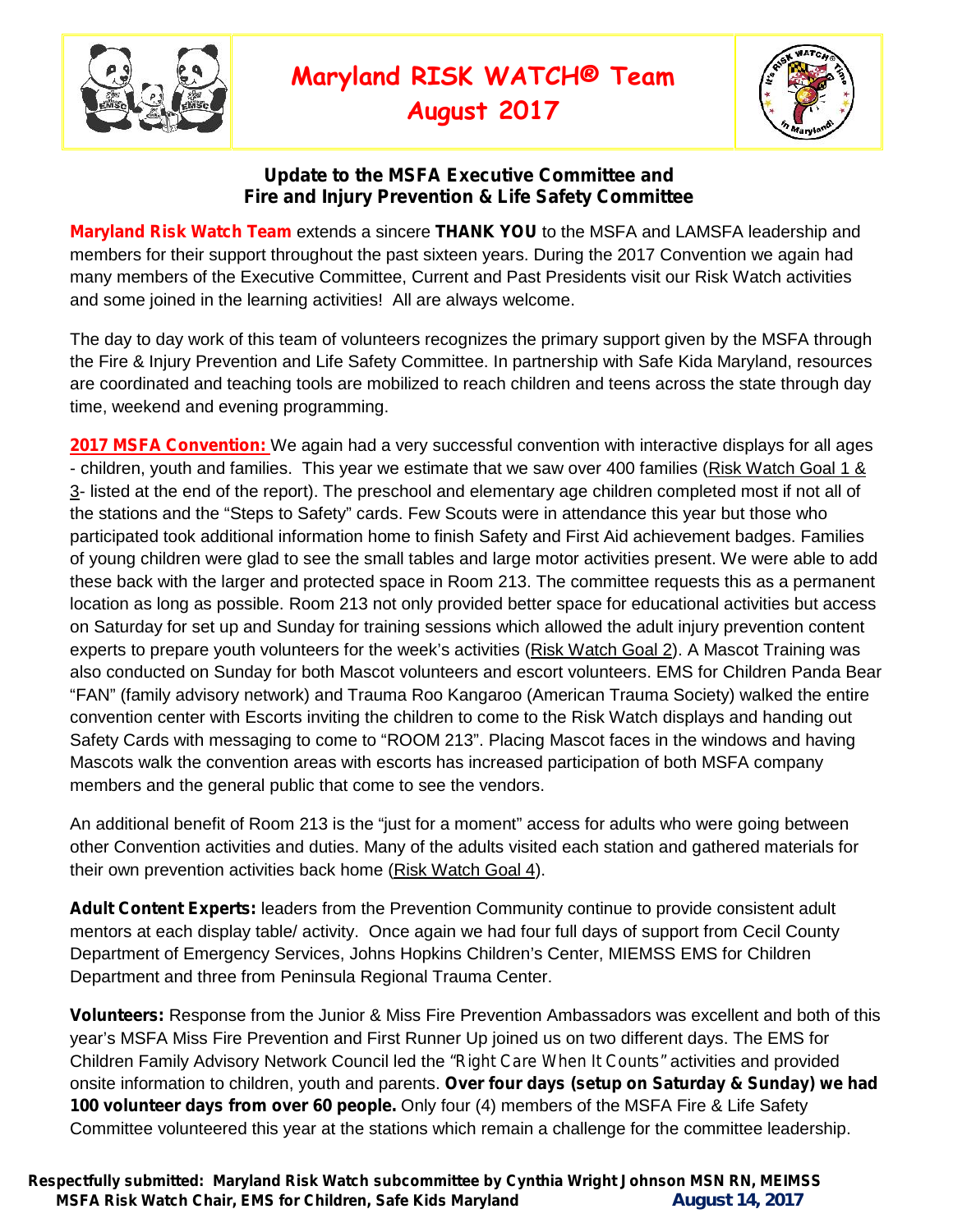



# **Risk Watch Station at 2016 MSFA Convention:**

- **1. Make the Right Call : 9-1-1 (Cecil County DES)**
- **2. Get out and Stay Out: Fire Safety**
- **3. Home Safety –Medication Safety**
- **4. Burn Safety – "What's Hot & What's Not"**
- **5. Poison Safety – "Safe, Not Safe, Ask An Adult"**
- **6. "Stop the Bleed" American Trauma Society (PRMC Trauma Center)**
- **7. Pool Safety and Water Safety – (Safe Kids Maryland)**
- **8. Child Passengers Safety (MIEMSS EMSC CPS project/ Safe Kids Md)**
- **9. Emergency Ready Families (EMSC Family Advisory Council)**
- **10. Heat Stroke prevention Outdoor Thermometer Display (MSFA & EMSC CPS Project)**
- **11. Risk Watch and Safe Kids Resources** for adults on how to replicate at station or country level

**Workshop Education:** The EMS for Children department and the EMSC Family Advisory Network proposed two courses that were accepted for presentation during the educational workshops:

- 1. Emergency Ready Families (Mary Ellen Wilson RN, Johns Hopkins Children's Center)
- 2. PDTree Pediatric Triage (Dr. Jennifer Anders, MIEMSS and Johns Hopkins Children's Center)

#### **The Maryland RISK WATCH team has four objectives at Convention:**

- 1. To provide young children and school age children hands on education experiences to be safer in their homes & communities through both psychomotor skills and new knowledge about high risk injuries.
- 2. To provide young life safety advocates (tweens, teens and young adults) with a mentored experience and specific lesson plans to work with younger children and their families.
- 3. To empower parents and care providers with knowledge on both the risks and the prevention strategies to keep everyone safer in their home and community (infants through seniors).
- 4. To demonstrate interactive safety displays based upon evidence based and best practices for life safety advocates across Maryland's EMS, Fire & Rescue services.

**Maryland Risk Watch Team** at the state level will be planning for 2018 convention in partnership with Safe Kids Maryland and local coalition support from Safe Kids, American Trauma Society and the Family Advisory Network of EMS for Children. We welcome your suggestions and request your support in recruiting adult and youth volunteers for 2018.

## **Prevention Save the Dates:**

**Safe Kid Maryland Coalition Meeting – September 6, 2017 – 12:30 at MIEMSS** – come learn how to setup and manage the Outdoor Thermometer Display and contribute to new teaching tools

**MidAtlantic Life Safety Conference - September 26, 2017 in Howard County –** FABSCOM website has registration

**Public Educator Life Safety Seminar – March 24, 2018 at MFRI QH in College Park –** Save the date published 8-10-2017